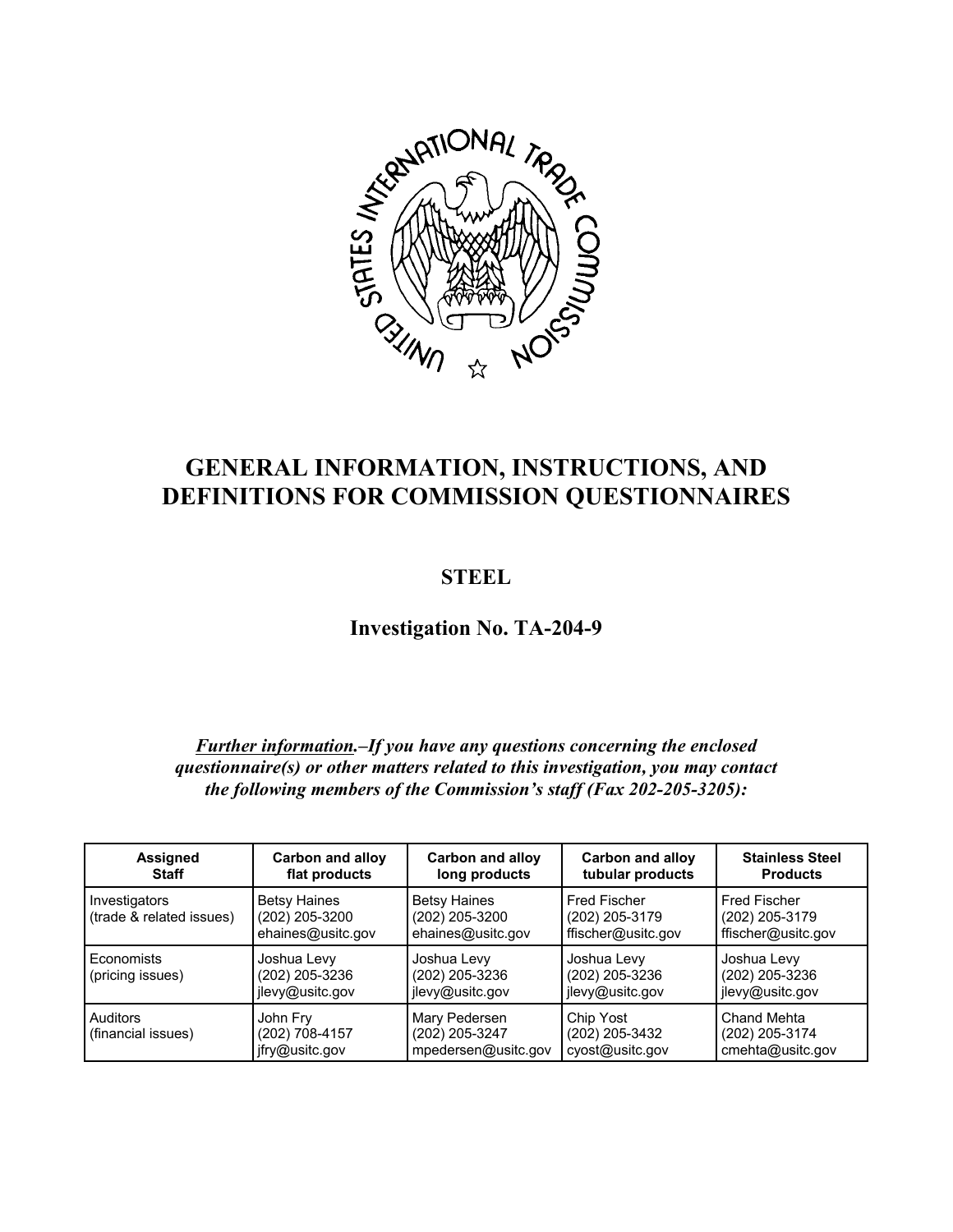### **GENERAL INFORMATION**

*Background*.–In 2001, the U.S. International Trade Commission (Commission) conducted an investigation on steel (Investigation No. TA-201-73) under section 202 of the Trade Act of 1974 (19 U.S.C.  $\S$  2252) (the Act).<sup>1</sup> Following receipt of a report from the Commission in December 2001 containing determinations and remedy recommendations by the Commission,<sup>2</sup> the President, pursuant to section 203 of the Act (19 U.S.C.  $\S$  2253),<sup>3</sup> imposed import relief in the form of tariffs and tariff-rate quotas on imports of certain steel products for a period of 3 years and 1 day effective March 20, 2002.<sup>4</sup>

Section 204 (a)(1) of the Act (19 U.S.C.  $\S$  2254(a)(1)) requires that the Commission,<sup>5</sup> so long as any action under section 203 of the Act remains in effect, monitor developments with respect to the domestic industry, including the progress and specific efforts made by workers and firms in the domestic industry to make a positive adjustment to import competition. Section 204 (a)(2) of the Act requires that whenever the initial period of an action under section 203 exceeds 3 years, the Commission shall submit a report on the results of the monitoring under section  $204(a)(1)$  to the President and the Congress not later than the mid-point of the initial period of relief, or in this case by September 19, 2003. The purpose of this questionnaire is to provide the Commission with first-hand industry data for use in the monitoring report to be submitted to the President and the Congress.

*Due date of questionnaire(s)*.–Return the completed questionnaire(s) to the United States International Trade Commission by no later than **May 6, 2003**. Use of an overnight mail service may be necessary to ensure that your response actually reaches the Commission by **May 6, 2003**. Please make sure the completed questionnaire is sent to the attention of either **Fred Fischer or Betsy Haines** at the Office of Investigations, Room 615, United States International Trade Commission, Washington, DC 20436.

Firms not represented by counsel should submit one copy of the completed questionnaire(s), keeping a copy for your records so that you can refer to it if the Commission staff contacts you with any questions during the course of the investigation. **Firms represented by counsel are requested to submit four copies of the producers' questionnaire, three copies of the importers' questionnaire, and two copies of the foreign producers' questionnaire. Firms represented by counsel should also provide a separate cover letter and certificate of service for each questionnaire submitted.** 

Additional questionnaires will be supplied promptly upon request, or photocopies of the enclosed questionnaire(s) may be used. Address all correspondence to the United States International Trade Commission, Washington, DC 20436. Hearing-impaired individuals can obtain information regarding this investigation via the Commission's TDD terminal (202-205-1810).

<sup>1</sup> *See*, http://www.access.gpo.gov/uscode/uscmain.html.

<sup>&</sup>lt;sup>2</sup> For additional information on the Commission's section 201 investigation, report, and remedy recommendations, see http://www.usitc.gov/steel/.

<sup>3</sup> *See*, http://www.access.gpo.gov/uscode/uscmain.html.

<sup>4</sup> Product groups included in investigation No. TA-201-73 determined not to be increasing or not to be a substantial cause of serious injury (or the threat of serious injury) to a domestic industry, and therefore not covered in the remedy or included the current investigation are: (1) grain oriented silicon electrical steel (GOES), (2) carbon and alloy steel ingots, billets, and blooms, (3) carbon and alloy steel rails and railway products, (4) carbon and alloy steel wire, carbon and alloy steel strand, rope, cable, and cordage, (5) carbon and alloy steel nails, staples, and woven cloth, (6) carbon and alloy steel heavy structural shapes and sheet piling, (7) carbon and alloy steel fabricated structural units, (8) carbon and alloy steel seamless products (9) welded oil country tubular goods (OCTG), (10) tool steel, all forms, (11) stainless steel ingots, billets, and blooms, (12) stainless steel cut-to-length plate, (13) stainless steel woven cloth, (14) stainless steel rope, (15) stainless steel tubular products, and (16) stainless steel flanges and fittings.

<sup>5</sup> *See*, http://www.access.gpo.gov/uscode/uscmain.html.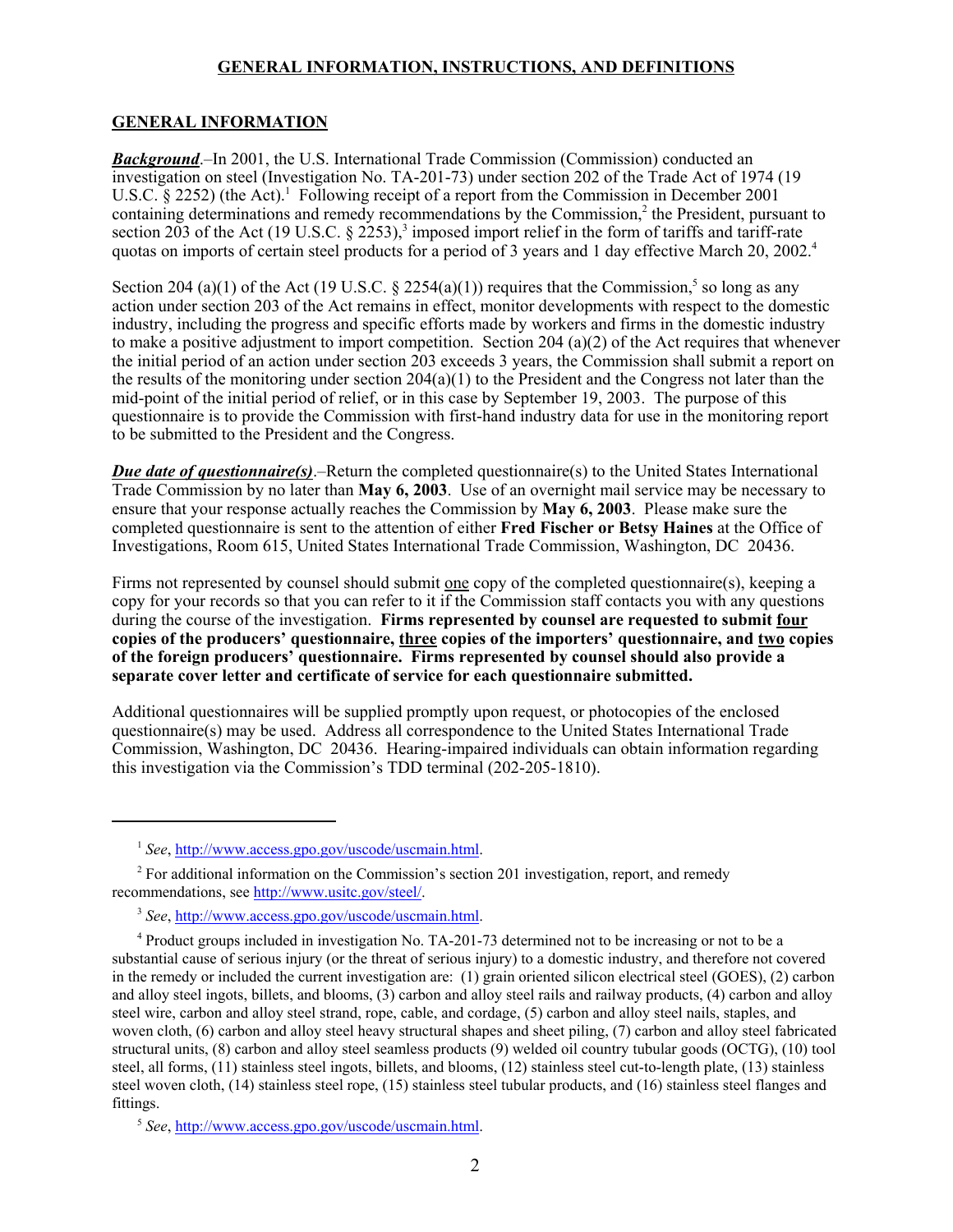# **GENERAL INFORMATION--***Continued*

*Service of questionnaire response(s)*.–In the event that your firm is a party to this investigation, you are required to serve a copy of the questionnaire(s), once completed, on parties to the proceeding that are subject to administrative protective order (see 19 CFR  $\S$  206.17).<sup>6</sup> A list of such parties is maintained by the Commission's Secretary and may be obtained by calling 202-205-1803. A certificate of service must accompany the copy of the completed questionnaire(s) you submit (see 19 CFR  $\S$  206.17).

*Confidentiality*.--The commercial and financial data furnished in response to the enclosed questionnaire(s) that reveal the individual operations of your firm will be treated as confidential by the Commission to the extent that such data are not otherwise available to the public and will not be disclosed except as may be required by law. Such confidential information will not be published in a manner that will reveal the individual operations of your firm; however, nonnumerical characterizations of numerical business proprietary information (such as discussion of trends) will be treated as confidential business information only at the request of the submitter for good cause shown. In addition, confidential business information that you submit may be included in a confidential version of the report that the Commission transmits to the President, should the Commission transmit a confidential version. Any such confidential business information will be deleted from the version of the report that the Commission releases to the public.

In addition, by signing the certification on the cover page of each questionnaire(s), the signing official authorizes the Commission to use the information you provide in the questionnaire(s) and throughout the investigation in any other investigations conducted by the Commission under part 1 of Title II of the Act arising out of the relief action taken by the President as a result of the Commission's determination in investigation No. TA-201-73 on steel products. Further, by signing the certification on the cover page of each questionnaire(s), the signing official authorizes the Commission to use the information submitted to the Commission in investigation No. TA-201-73 in this investigation and in any other investigation arising out of the relief action taken by the President as a result of the Commission's determination in investigation No. TA-201-73.

*Verification***.–The information submitted in the enclosed questionnaire(s) is subject to audit and verification by the Commission. To facilitate possible verification of data, please keep all your workpapers and supporting documents used in the preparation of the questionnaire response(s).**

# **INSTRUCTIONS**

*Answer all questions*.–Do not leave any question or section blank unless a questionnaire expressly directs you to skip over certain questions or sections. If the answer to any question is "none," write "none." **If information is not readily available from your records in exactly the form requested, furnish carefully prepared estimates--designated as such by the letter "E"--and explain the basis of your estimates**. Answers to questions and any necessary comments or explanations should be supplied in the space provided or on separate sheets attached to the appropriate page of the questionnaire(s). If your firm is completing more than one questionnaire in connection with this investigation (i.e., a producer, importer, and/or purchaser questionnaire), you need not respond to duplicated questions in the questionnaires.

*Consolidate all U.S. establishments*.–Report the requested data for your establishment(s) located in the United States. **Firms operating more than one establishment should combine the data for all establishments into a single report.**

<sup>6</sup> *See*, http://www.access.gpo.gov/nara/cfr/waisidx\_02/19cfrv3\_02.html.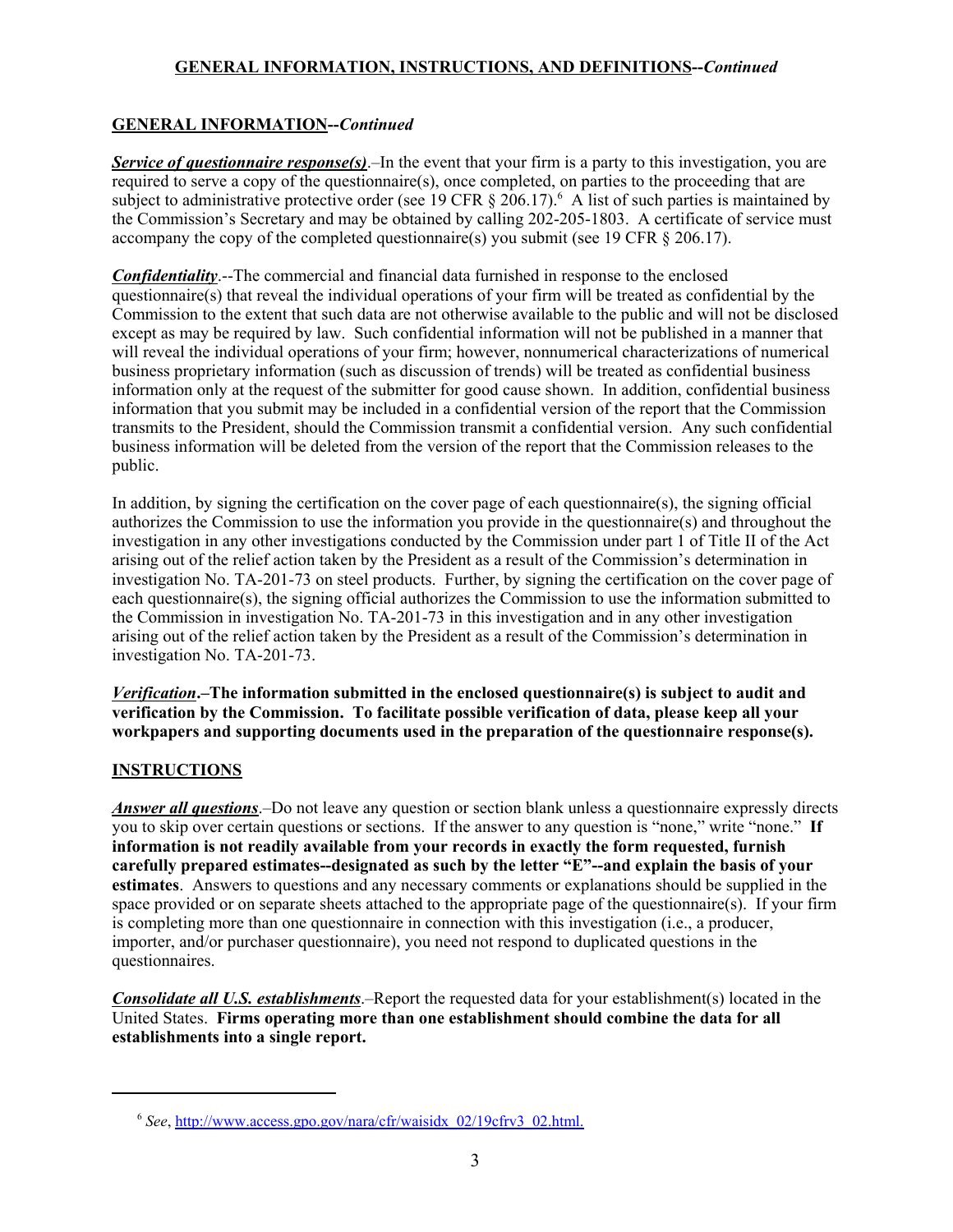# **DEFINITIONS**

*Subject steel.*–Steel products subject to the President's section 203 remedy (both tariffs and tariff rate quotas) announced on March 20, 2002, **regardless of whether on or after March 20, 2002, subject steel products were (1) excluded from payment of tariffs or (2) excluded from payment of tariffs up to a specified quota.** Unless otherwise specified, subject steel does not include products that were excluded from the scope of the section 201 investigation.

*Carbon and alloy steel.*–Steel, including "other alloy steel" but excluding "stainless steel" and "tool steel" as defined below.

*Other alloy steel*.—Steels not complying with the definition of stainless steel and containing by weight one or more of the following elements in the proportion shown:

0.3 percent or more of aluminum, 0.0008 percent or more of boron, 0.3 percent or more of chromium, 0.3 percent or more of cobalt, 0.4 percent or more of copper, 0.4 percent or more of lead, 1.65 percent or more of manganese, 0.08 percent or more of molybdenum, 0.3 percent or more of nickel, 0.06 percent or more of niobium, 0.6 percent or more of silicon, 0.05 percent or more of titanium, 0.3 percent or more of tungsten (wolfram), 0.1 percent or more of vanadium, 0.05 percent or more of zirconium, or 0.1 percent or more of other elements (except sulfur, phosphorus, carbon, and nitrogen), taken separately.

*Stainless steel*.–Alloy steels containing, by weight, 1.2 percent or less of carbon and 10.5 percent or more of chromium, with or without other elements.

*Tool steel*.–Alloy steels which contain the following combinations of elements in the quantity by weight respectively indicated:

- (i) more than 1.2 percent carbon and more than 10.5 percent chromium; or
- (ii) not less than 0.3 percent carbon and 1.25 percent or more but less than 10.5 percent chromium; or
- (iii) not less than 0.85 percent carbon and 1 percent to 1.8 percent, inclusive, manganese; or
- (iv) 0.9 percent to 1.2 percent, inclusive, chromium and 0.9 percent to 1.4 percent, inclusive, molybdenum; or
- (v) not less than 0.5 percent carbon and not less than 3.5 percent molybdenum; or
- (vi) not less than 0.5 percent carbon and not less than 5.5 percent tungsten.

*Semifinished products*.–Continuous cast products of solid section, whether or not subjected to primary hot-rolling; and other products of solid section, which have not been further worked than subjected to primary hot-rolling or roughly shaped by forging, including blanks for angles, shapes, or sections.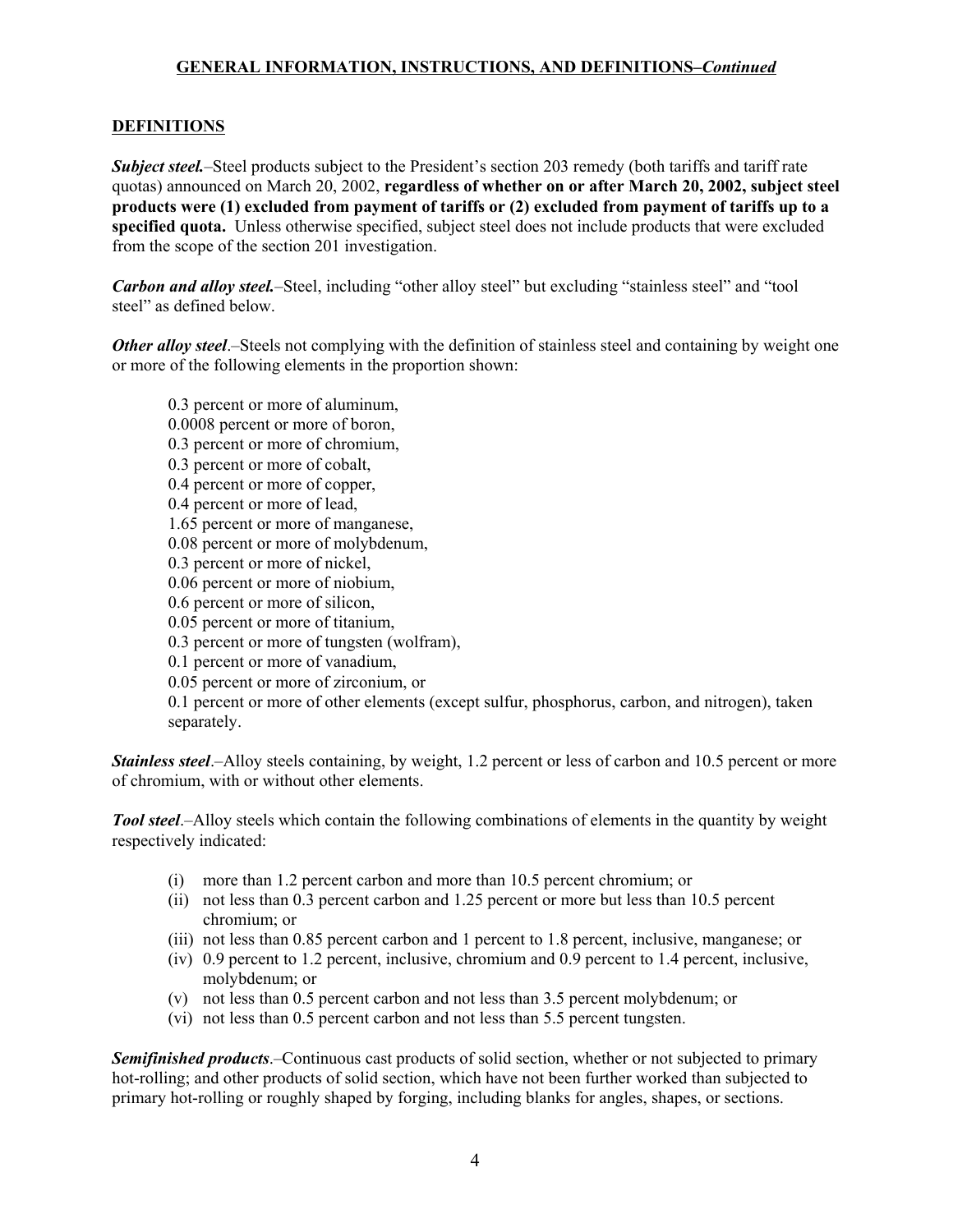# **DEFINITIONS–***Continued*

*Flat-rolled products*.–Rolled products of solid rectangular (other than square) cross-section, which do not conform to the definition of semifinished products, in the form of:

- (i) coils of successively superimposed layers, or
- (ii) straight lengths, which if of a thickness less than 4.75 mm are of a width measuring at least 10 times the thickness or if of a thickness of 4.75 mm or more are of a width which exceeds 150 mm and measures at least twice the thickness.

Flat-rolled products include those with patterns in relief derived directly from rolling (for example, grooves, ribs, checkers, tears, buttons, or lozenges) and those which have been perforated, corrugated, or polished.

Flat-rolled products may be of a shape other than rectangular or square, such as circles or sketches.

*Tubular products*.–Tubular products includes pipes and tubes and hollow profiles. Pipes and tubes are concentric hollow products, of uniform cross-section having the same form on both the inner and outer surfaces. Steel tubes may have circular, oval, rectangular, or other convex polygonal cross-sections. Tubes may have been subject to certain finishing operations, including upsetting, polishing, coating, bending, threading (with or without couplings attached), drilled, waisted, expanded, cone shaped, or fitted with flanges, collars, or ring. Hollow profiles are hollow products which may have different forms on the inner and outer surfaces.

*Products excluded from the scope of the section 201 investigation*.–Certain products listed in U.S. note 11(a) and  $(b)(i)-(ix)$  in chapter 99 subchapter III of the HTS,<sup>7</sup> were excluded from investigation No. TA-201-73 and from the section 203 remedy resulting from it and therefore are excluded from this section 204 investigation with respect to producer questionnaires and foreign producer questionnaires; **however in order to adjust official import statistics to eliminate these products, certain information regarding these products excluded from the scope of the 201 investigation is requested of importers**. 8 The products that were excluded from the original section 201 investigation are as follows:

- Products covered by the separate section 203 remedy actions on wire rod and line pipe, as announced on February 16 and February 18, 2000, respectively, which terminated effective March 1, 2003 (U.S. note  $11(a)(i)$ ). Also not included are those wire rod and line pipe products which were specifically excluded in the remedies on these products (U.S. note  $11(b)(i)$  and  $11(b)(ii)$ , respectively).
- Products of ball bearing steel provided for in HTS heading 7225, 7226, 7227, or 7228 (U.S. note  $11(a)(ii)$ .
- Steel tubing, of a diameter not exceeding 114.3 mm, galvanized, internally coated or lined with a non-electrically insulating coating material, suitable for use as electrical conduit (see U.S. note  $11(a)(iii)$ ).

<sup>7</sup> *See*, http://dataweb.usitc.gov/scripts/tariff/0301c99.pdf, pp. 99-45-99-51 of the HTS.

<sup>&</sup>lt;sup>8</sup> U.S. importers should report information on products excluded from the scope of the section 201 investigation only as specified in questions II-1-E, II-2-E, II-3-E, and II-4-E of the enclosed importers' questionnaire.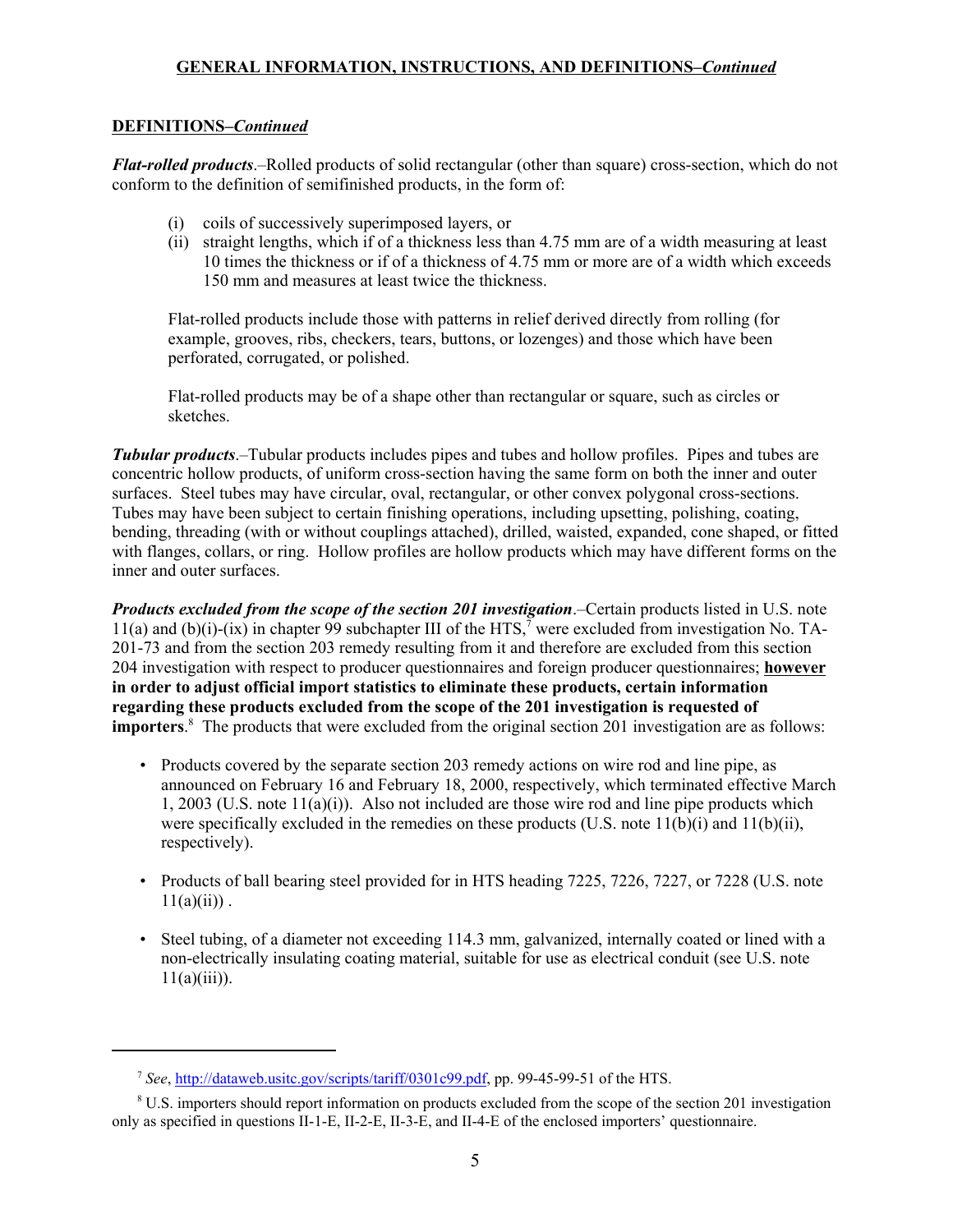# **DEFINITIONS–***Continued*

Products specifically excluded by the Office of the U.S. Trade Representative (USTR) in its request, as listed in Annex II to its letter. The complete detailed list of exclusions is available on the USITC web site.<sup>9</sup> In broad summary, the following products are included on the list. Please refer to the web site for exact specifications of excluded products.

Excluded products from Annex II of USTRs letter requesting the section 201 investigation:

- Oil country tubular goods: casing and tubing containing 10.5 percent or more of chromium  $(U.S. note 11(b)(iii).$
- Certain stainless steel bar and wire rod: certain proprietary grades (U.S. note  $11(b)(iv)$ ).
- Certain semifinished rounds, 250 to 680 mm in diameter, limited to certain carbon and alloy steel grades (U.S. note  $11(b)(v)$ ).
- Certain clad flat rolled products (U.S. note 11(b)(vi)).
- Certain coated carbon steel described in Annex II (U.S. note  $11(b)(vii)(A-J)$ ).
- Certain flapper valve steel (U.S. note 11(b)(viii)(B)).
- Certain shadow mask steel (U.S. note  $11(b)(viii)(A)$ ).
- Certain aperture mask steel (U.S. note 11(b)(viii)(E)).
- Certain nonoriented silicon electrical steel (U.S. note 11(b)(viii)(D)).
- Certain ultra thin gauge strip steel (U.S. note  $11(b)(vii)(C)$ , cold-rolled drawing steel, and black plate (U.S. note  $11(b)(viii)(H-M)$ ).
- Certain bright-finish sheet (U.S. note 11(b)(viii)(F)).
- Certain "blued steel" coil (also known as "steamed blue steel' or "blue oxide") (U.S. note  $11(b)(viii)(N)).$
- Certain band saw steel (U.S. note  $11(b)(viii)(Q)$ ).
- Certain transformation-induced plasticity (TRIP) steel (U.S. note  $11(b)(viii)(R)$ ).
- Certain cold-rolled steel containing 0.15 to 0.35 percent copper, by weight (U.S. note  $11(b)(viii)(S)$ ).
- Certain porcelain enameling sheet (U.S. note 11(b)(viii)(O and T)).
- Certain cold-rolled steel in coils accompanied by a certificate of analysis per CSI specification 96012 and meeting the description found in U.S. note 11(b)(viii)(G).
- Certain cold-rolled steel described in U.S. note 11(b)(viii)(P).
- Certain "tin-free" steel (U.S. note 11(b)(ix)).

Products described above are excluded from the section 203 remedy provided as a result of investigation No. TA-201-73 and are described in U.S. notes 11(a) and 11(b) of chapter 99 of the HTS to ensure correct application of the relief. Other products listed in U.S. note 11(b) were excluded from the relief in the implementing proclamation (Presidential Proclamation 7529 of March 5, 2002, 67 FR 10553).

Additionally, numerous exclusions have been granted subsequent to the implementation of the section 203 relief. These exclusions are described in U.S. note 11(c) to subchapter III of chapter 99 of the HTS. The Harmonized Tariff Schedule of the United States (HTS) in PDF format is one of the publications available on the Commission's web site at **http://www.usitc.gov.**<sup>10</sup> To ensure correct application of the relief, and because of the structure of the HTS, a rate line was created in subchapter III of chapter 99 for each excluded product, regardless of the basis of the exclusion.

<sup>9</sup> *See*, http://www.usitc.gov/steel/ER0622Y1.pdf.

10 Specifically *see*, http://www.usitc.gov/taffairs.htm.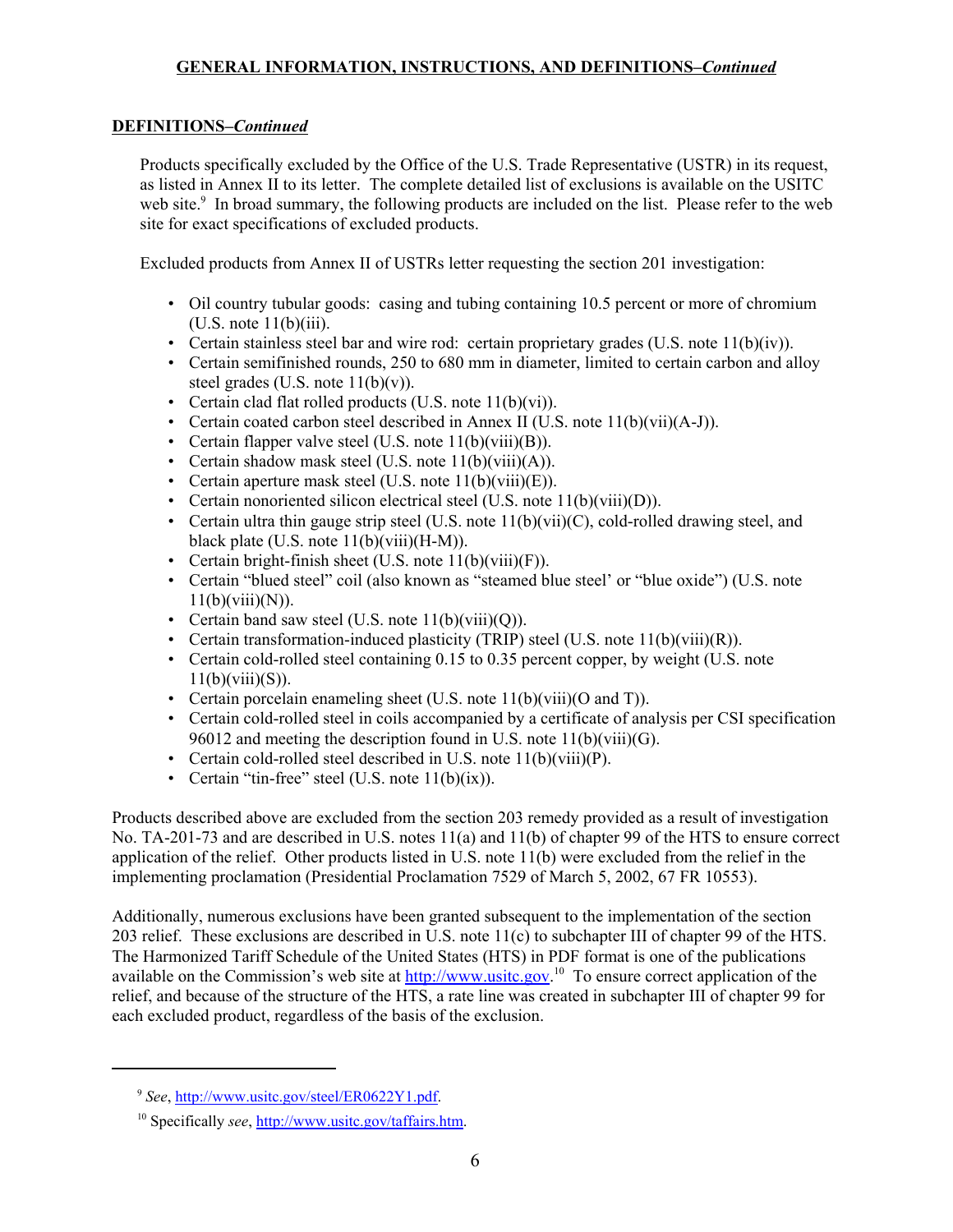## **DEFINITIONS–***Continued*

*Exempt countries.*–Countries exempt from the President's section 203 remedy include Canada, Israel, Jordan, Mexico, and the following developing countries (with certain exceptions noted below):

Albania, Angola, Antigua and Barbuda, Argentina, Bahrain, Bangladesh, Barbados, Belize, Benin, Bolivia, Botswana, Brazil, Bulgaria, Burkina Faso, Burundi, Cameroon, Central African Republic, Chad, Chile, Colombia, Congo (Brazzaville), Congo (Kinshasa), Costa Rica, Cote d'Ivoire, Croatia, Czech Republic, Djibouti, Dominica, Dominican Republic, Ecuador, Egypt, El Salvador, Estonia, Fiji, Gabon, the Gambia, Georgia, Ghana, Grenada, Guatemala, Guinea, Guinea Bissau, Guyana, Haiti, Honduras, Hungary, India, Indonesia, Jamaica, Jordan, Kenya, Kyrgyzstan, Latvia, Lesotho, Lithuania, Macedonia, Madagascar, Malawi, Mali, Mauritania, Mauritius, Moldova, Mongolia, Morocco, Mozambique, Namibia, Niger, Nigeria, Oman, Pakistan, Panama, Papua New Guinea, Paraguay, Peru, Philippines, Poland, Romania, Rwanda, Saint Kitts and Nevis, Saint Lucia, Saint Vincent and the Grenadines, Senegal, Sierra Leone, Slovakia, Solomon Islands, South Africa, Sri Lanka, Suriname, Swaziland, Tanzania, Thailand, Togo, Trinidad and Tobago, Tunisia, Turkey, Uganda, Uruguay, Venezuela, Zambia, and Zimbabwe.

The following are developing countries with products that are **NOT** exempt from the remedy:

| Brazil:    | slabs and flat products (except for tin mill products) |
|------------|--------------------------------------------------------|
| India:     | carbon flanges                                         |
| Moldova:   | rebar                                                  |
| Romania:   | carbon flanges                                         |
| Thailand:  | carbon flanges, welded pipe                            |
| Turkey:    | rebar                                                  |
| Venezuela: | rebar                                                  |

*Subject countries.*–Includes all other countries not identified as exempt countries (see definition above).

The following are developing countries considered subject countries with respect to the products identified below:

| Brazil:    | slabs and flat products (except for tin mill products) |
|------------|--------------------------------------------------------|
| India:     | carbon flanges                                         |
| Moldova:   | rebar                                                  |
| Romania:   | carbon flanges                                         |
| Thailand:  | carbon flanges, welded pipe                            |
| Turkey:    | rebar                                                  |
| Venezuela: | rebar                                                  |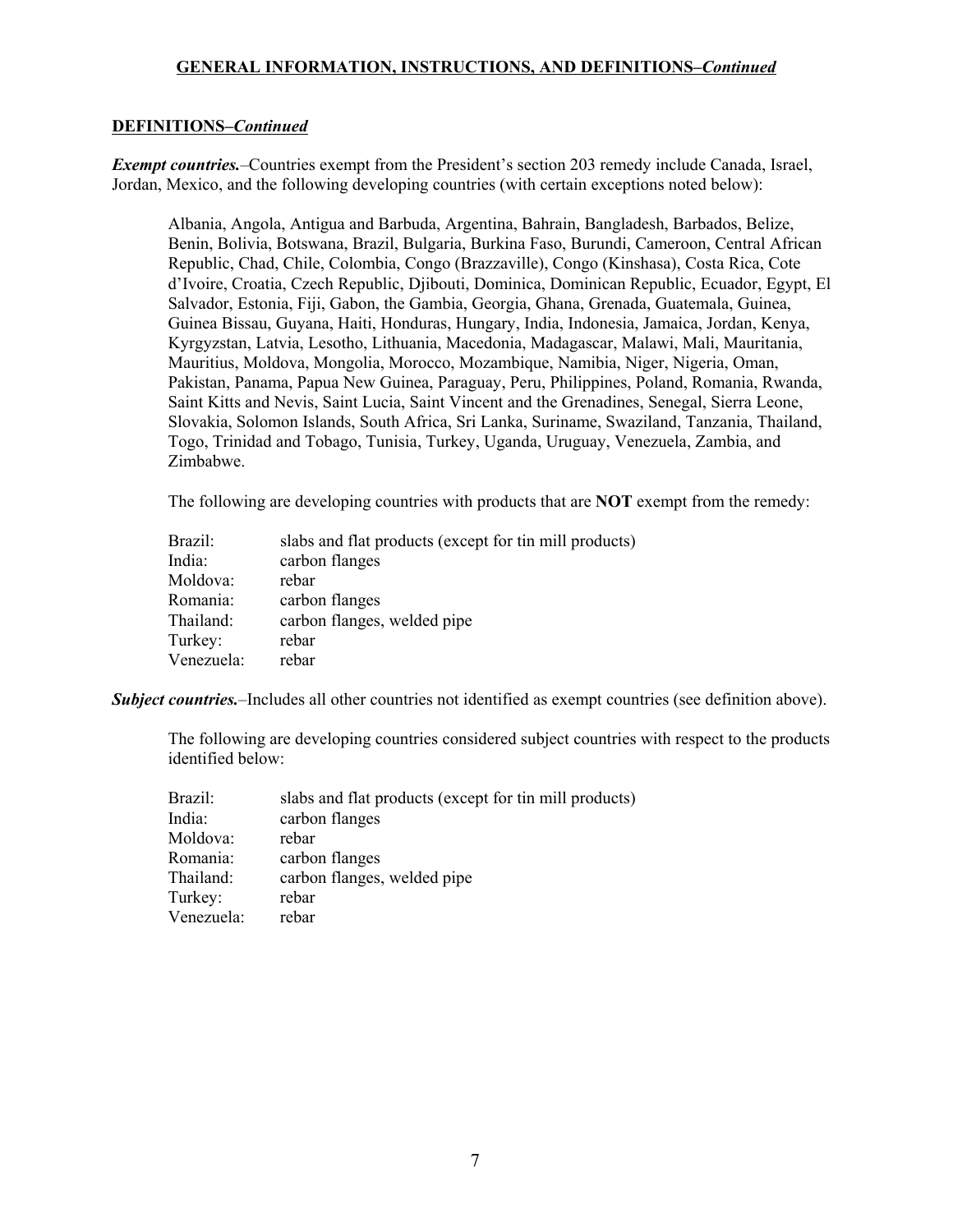## **DEFINITIONS–***Continued*

The following are the subject steel products examined in this investigation and their respective HTS statistical reporting numbers,<sup>11</sup> as well as temporary HTS subheadings for them established by proclamation pursuant to trade legislation or by USTR Federal Register notice:<sup>12</sup>

# **A. CARBON AND ALLOY FLAT PRODUCTS**

**1. Slabs**.–Semifinished steel produced by continuous casting or by hot rolling or forging. Slabs of carbon steel have a rectangular cross-section with a width at least two times the thickness. Slabs of other alloy steel have a width at least four times the thickness. Carbon and alloy steel slabs are provided for in the following HTS statistical reporting numbers:

7207.12.0010 7207.12.0050 7207.20.0025 7207.20.0045 7224.90.0055

Temporary HTS subheadings for slabs established by proclamation pursuant to trade legislation comprise:

- (1) 9903.72.30 for products outside the scope of the 201 investigation and therefore excluded from the 203 remedy, and 9903.72.31 for other products excluded from the 203 remedy,
- (2) 9903.72.38, 9903.72.42, 9903.72.46, 9903.74.30, and 9903.74.31 for products entered in quantities up to stated limits without additional tariffs, and
- (3) 9903.72.40, 9903.72.44, and 99033.72.48 for products imported in excess of the tariffrate quota trigger quantities and therefore incurring, respectively, 30% additional tariffs through March 19, 2003, 24% additional tariffs through March 19, 2004, and 18% additional tariffs through March 20, 2005.

<sup>&</sup>lt;sup>11</sup> HTS statistical reporting numbers shown include not only those currently in effect but also expired statistical reporting numbers that existed during the April 1, 2000-March 31, 2003, period examined in this investigation.

<sup>&</sup>lt;sup>12</sup> There have been a number of changes to the temporary HTS subheadings since the 203 relief went into effect. These changes primarily reflect new temporary subheadings to cover additional exclusions from the relief or new subheadings to cover additional products identified as eligible to enter in quantities up to stated limits without additional tariffs. However, other changes reflect the addition or removal of stated quantity limits to already existent temporary subheadings as well as a variety of corrections, many of them effective retroactively. Temporary HTS subheadings shown herein include only those currently in effect plus certain no-longer-existent subheadings for which there were known imports entered under these no-longer-existent subheadings. These provisions primarily cover goods whose temporary subheadings were moved to sequences of subheadings on goods of a particular product group.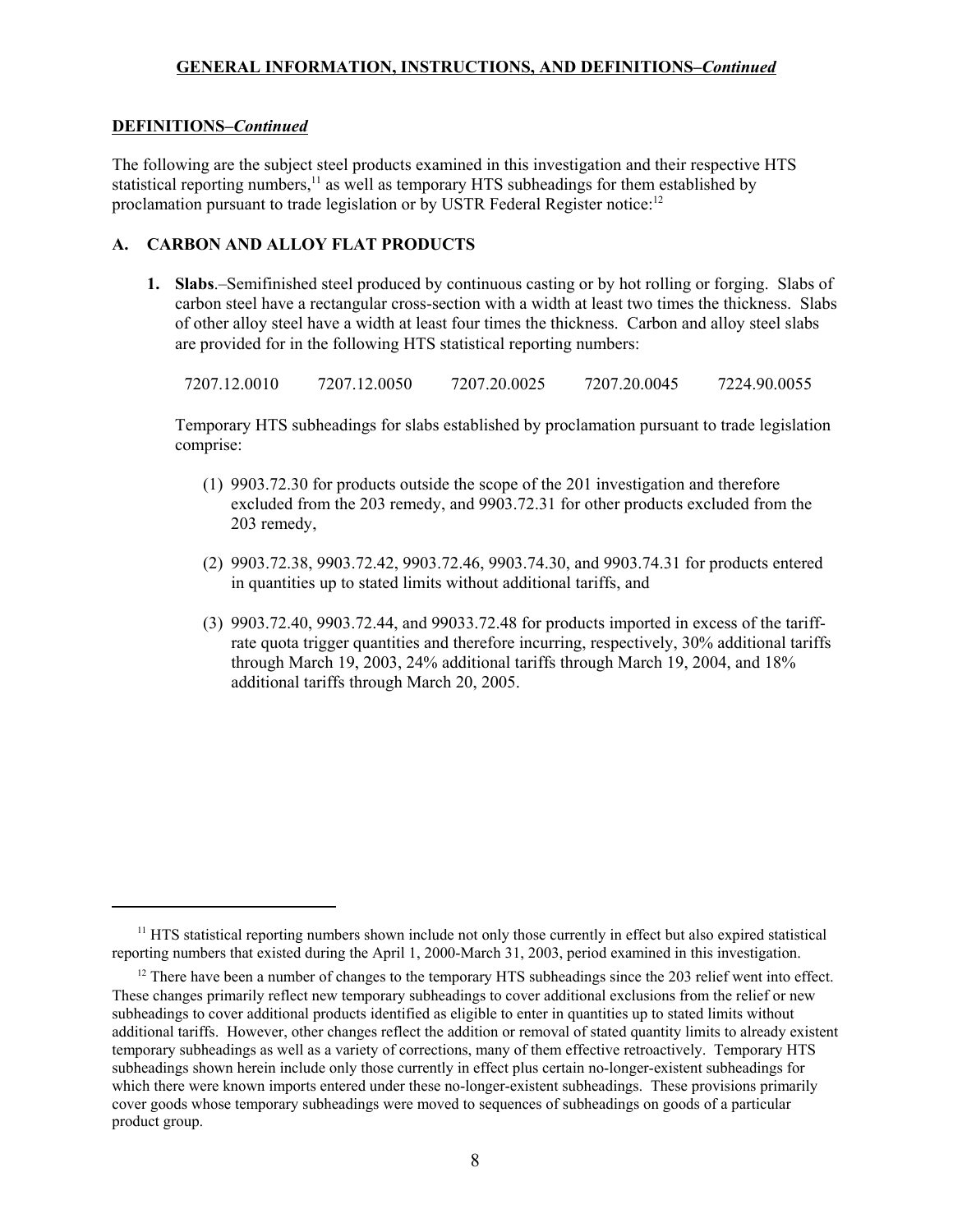### **DEFINITIONS–***Continued*

# **A. CARBON AND ALLOY FLAT PRODUCTS--***Continued*

**2. Plate (including cut-to-length plate and clad plate)**.–Cut-to-length plate is a flat-rolled product of rectangular cross-section, having a thickness of 4.75 mm or more and a width which exceeds 150 mm and measures at least twice the thickness. It is flat (i.e., not in coils, and may be of any shape (rectangular, circular, or other). It may have been produced by rolling on a sheared-plate mill or by flattening and cutting-to-length a coiled plate. It may have patterns-inrelief derived directly from rolling (e.g., floor plate). It may be perforated, corrugated, or polished. Plate may also have been subject to heat-treatment and have been descaled or pickled. Clad plate is a flat-rolled product of more than one metal layer, of which the predominating metal is non-alloy steel, and the layers are joined by molecular interpenetration of the surfaces in contact. The metal other than non-alloy steel may be stainless steel, titanium, or any other metal. The product may be in the form of a flat plate or a coiled plate, may be of any thickness, and may be either hot- or cold-rolled. Carbon and alloy steel cut-to-length and clad plate are provided for in the following HTS statistical reporting numbers:

| 7208 40 3030 | 7208 51 0045 | 7208.90.0000 | 7211 14 0030 | 7225 40 3050 |
|--------------|--------------|--------------|--------------|--------------|
| 7208 40 3060 | 7208 51 0060 | 7210.90.1000 | 7211 14 0045 | 7225 50 6000 |
| 7208 51 0030 | 7208 52.0000 | 7211 13 0000 | 7225 40 3005 | 7226.91.5000 |

Temporary HTS subheadings for plate (a term not used in the HTS) established by proclamation pursuant to trade legislation comprise:

- (1) 9903.72.50 through 9903.72.54, 9903.74.38 through 9903.74.42, 9903.74.45 through 9903.74.49, 9903.74.54, 9903.74.58 through 9903.74.60, 9903.74.70,<sup>13</sup> and 9903.78.25 through 9903.78.28 for products excluded from the 203 remedy,
- (2) 9903.74.43, 9903.74.44, 9903.74.50 through 9903.74.53, 9903.74.55 through 9903.74.57, 9903.74.69,<sup>13</sup> 9903.74.73,<sup>13</sup> and 9903.78.29 through 9903.78.32 for products entered in quantities up to stated limits without additional tariffs, and
- (3) 9903.72.60, 9903.72.61, and 9903.72.62 entered in excess of quantities specified in (2), above, and products not covered by any exclusion; all of the foregoing for products incurring, respectively, 30% additional tariffs through March 19, 2003, 24% additional tariffs through March 19, 2004, and 18% additional tariffs through March 20, 2005.

<sup>&</sup>lt;sup>13</sup> Although this no-longer-existent temporary HTS subheading was originally categorized as hot-rolled sheet and strip (including plate in coils) as described on the following page, it is believed that all imports entered under this subheading were indeed plate as described on this page.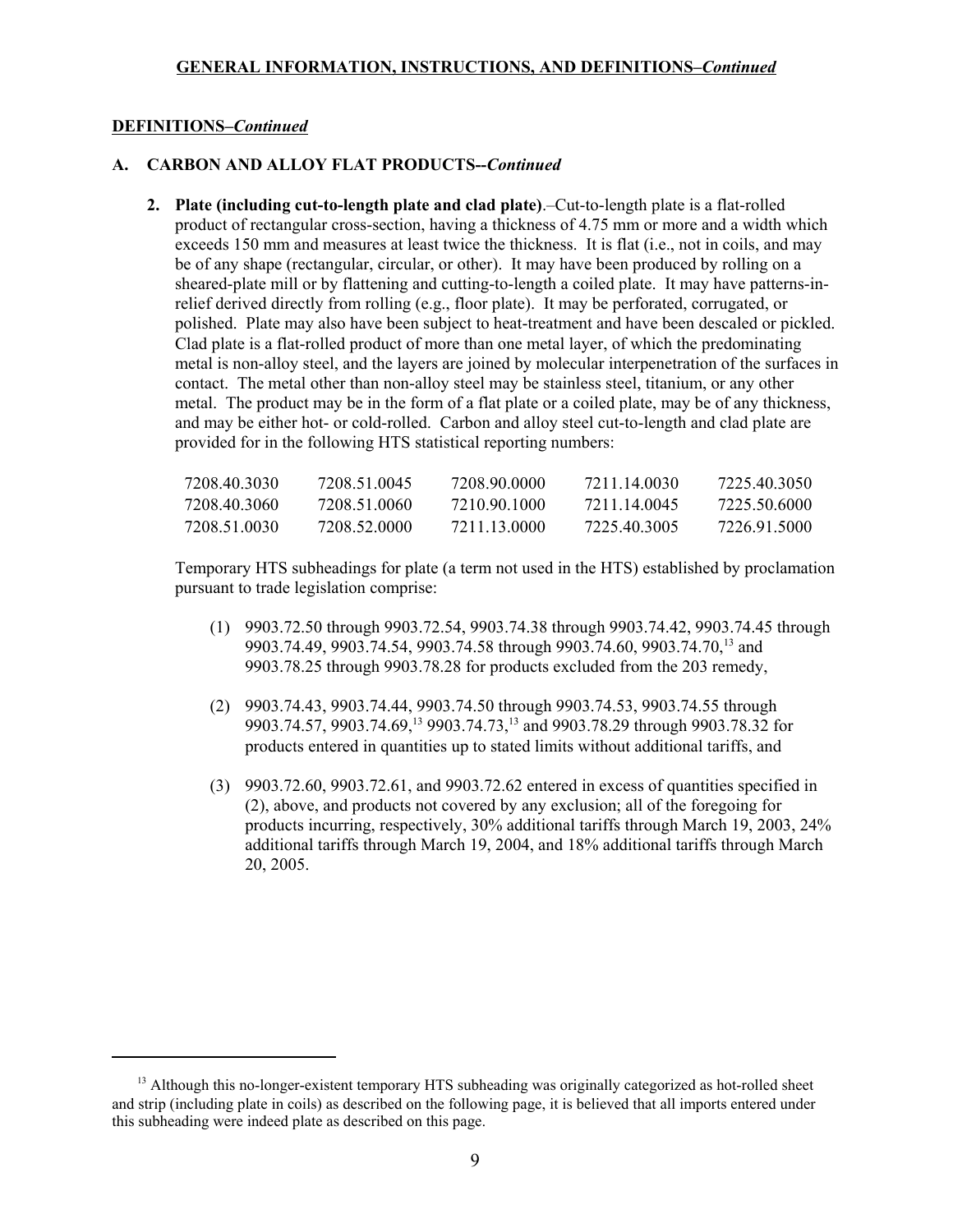## **DEFINITIONS–***Continued*

# **A. CARBON AND ALLOY FLAT PRODUCTS--***Continued*

**3. Hot-rolled sheet and strip (including plate in coils)**.–Includes carbon and alloy steel flat-rolled products of rectangular cross-section, produced by hot-rolling. If in coils, it may be of any thickness. If in straight lengths, it is of a thickness of less than 4.75 mm and a width measuring at least 10 times the thickness. It may have patterns-in-relief derived directly from rolling (e.g., floor plate). It may be perforated, corrugated, or polished; may be either unpickled or pickled; may have been subject to various processing after hot reduction, including pickling or descaling, rewinding, flattening, temper rolling, heat treatment; and may have been cut into shapes other than rectangular. Carbon and alloy steel hot-rolled sheet and strip (including plate in coils) is provided for in the following HTS statistical reporting numbers:

| 7208.10.1500 | 7208.27.0060 | 7208.39.0015 | 7211.19.1500 | 7225.30.3005 |
|--------------|--------------|--------------|--------------|--------------|
| 7208.10.3000 | 7208.36.0030 | 7208.39.0030 | 7211.19.2000 | 7225.30.3050 |
| 7208.10.6000 | 7208.36.0060 | 7208.39.0090 | 7211.19.3000 | 7225.30.7000 |
| 7208.25.3000 | 7208.37.0030 | 7208.40.6030 | 7211.19.4500 | 7225.40.7000 |
| 7208.25.6000 | 7208.37.0060 | 7208.40.6060 | 7211.19.6000 | 7226.91.7000 |
| 7208.26.0030 | 7208.38.0015 | 7208.53.0000 | 7211.19.7530 | 7226.91.8000 |
| 7208.26.0060 | 7208.38.0030 | 7208.54.0000 | 7211.19.7560 |              |
| 7208.27.0030 | 7208.38.0090 | 7211.14.0090 | 7211.19.7590 |              |

Temporary HTS subheadings for hot-rolled sheet and strip (terms not used in the HTS) established by proclamation pursuant to trade legislation comprise:

- (1) 9903.72.65 through 9903.72.73, 9903.74.61, 9903.74.63, 9903.74.64, 9903.74.74 through 9903.74.76, 9903.74.78 through 9903.74.84, 9903.74.86 through 9903.74.88, 9903.74.94, 9903.74.95, 9903.74.97, 9903.74.98, 9903.75.02, 9903.75.03, 9903.75.09, 9903.75.12, 9903.78.40 through 9903.78.47, 9903.78.57, 9903.78.58, 9903.78.60, and 9903.78.63 for products excluded from the 203 remedy,
- (2) 9903.72.74 through 9903.72.76, 9903.74.62, 9903.74.65, 9903.74.77, 9903.74.85, 9903.74.89 through 9903.74.91, 9903.74.96, 9903.74.99 through 9903.75.01, 9903.75.04 through 9903.75.08, 9903.75.10, 9903.75.13, 9903.75.14, 9903.78.48 through 9903.78.56, 9903.78.59, 9903.78.61, and 9903.78.62 for products entered in quantities up to stated limits without additional tariffs, and
- (3) 9903.72.80, 9903.72.81, and 9903.72.82 for products entered in excess of quantities specified in (2), above, and products not covered by any exclusion; all of the foregoing incurring, respectively, 30% additional tariffs through March 19, 2003, 24% additional tariffs through March 19, 2004, and 18% additional tariffs through March 20, 2005.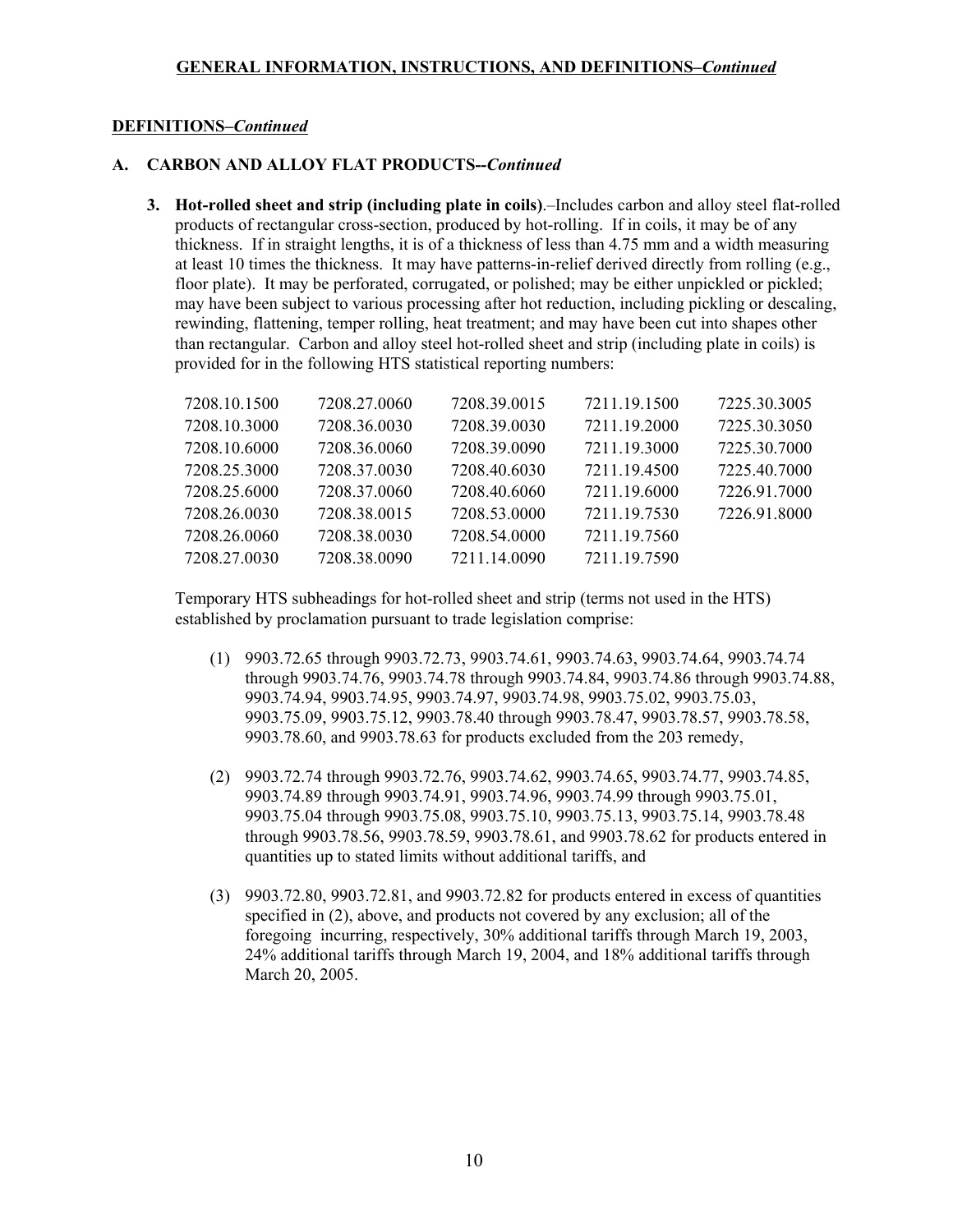### **DEFINITIONS–***Continued*

# **A. CARBON AND ALLOY FLAT PRODUCTS--***Continued*

**4. Cold-rolled sheet and strip other than GOES (grain-oriented electrical steel)**.–Includes carbon and alloy steel flat-rolled product of rectangular cross-section, produced by cold rolling. If in coils, may be of any thickness. If in straight lengths, is of a thickness of less than 4.75 mm and a width measuring at least 10 times the thickness. It may have patterns-in-relief derived directly from rolling. It may be perforated, corrugated, or polished. May have been subject to various processing after cold reduction, including flattening, temper rolling, heat treatment, and may have been cut into shapes other than rectangular. Carbon and alloy steel cold-rolled sheet and strip other than GOES is provided for in the following HTS statistical reporting numbers:

| 7209.15.0000 | 7209.18.2510 | 7211.23.2000 | 7211.29.4500 | 7226.19.1000 |
|--------------|--------------|--------------|--------------|--------------|
| 7209.16.0030 | 7209.18.2550 | 7211.23.3000 | 7211.29.6030 | 7226.19.9000 |
| 7209.16.0060 | 7209.18.6000 | 7211.23.4500 | 7211.29.6080 | 7226.92.5000 |
| 7209.16.0090 | 7209.25.0000 | 7211.23.6030 | 7211.90.0000 | 7226.92.7005 |
| 7209.17.0030 | 7209.26.0000 | 7211.23.6060 | 7225.19.0000 | 7226.92.7050 |
| 7209.17.0060 | 7209.27.0000 | 7211.23.6075 | 7225.50.7000 | 7226.92.8005 |
| 7209.17.0090 | 7209.28.0000 | 7211.23.6085 | 7225.50.8010 | 7226.92.8050 |
| 7209.18.1530 | 7209.90.0000 | 7211.29.2030 | 7225.50.8015 |              |
| 7209.18.1560 | 7211.23.1500 | 7211.29.2090 | 7225.50.8085 |              |
|              |              |              |              |              |

Temporary HTS subheadings for cold-rolled sheet and strip (terms not used in the HTS) other than GOES established by proclamation pursuant to trade legislation comprise:

- (1) 9903.72.85 for products outside the scope of the 201 investigation and therefore excluded from the remedy, and 9903.72.86 through 9903.72.90, 9903.72.92 through 9903.72.96, 9903.75.15 through 9903.75.19, 9903.75.27, 9903.75.30 through 9903.75.46, 9903.75.48, 9903.75.49, 9903.75.51, 9903.75.53, 9903.75.56, 9903.75.57, 9903.75.59, 9903.75.60, 9903.75.68 through 9903.75.72, and 9903.75.76 through 9903.75.97 for other products excluded from the 203 remedy,
- (2) 9903.72.97 through 9903.73.00, 9903.75.20 through 9903.75.26, 9903.75.28, 9903.75.29, 9903.75.50, 9903.75.52, 9903.75.54, 9903.75.55, 9903.75.58, 9903.75.62 through 9903.75.67, and 9903.75.73 through 9903.75.75 for products entered in quantities up to stated limits without additional tariffs, and
- (3) 9903.73.02, 9903.73.03, and 9903.73.04 for products entered in excess of quantities specified in (2), above, and products not covered by any exclusion; all of the foregoing incurring, respectively, 30% additional tariffs through March 19, 2003, 24% additional tariffs through March 19, 2004, and 18% additional tariffs through March 20, 2005.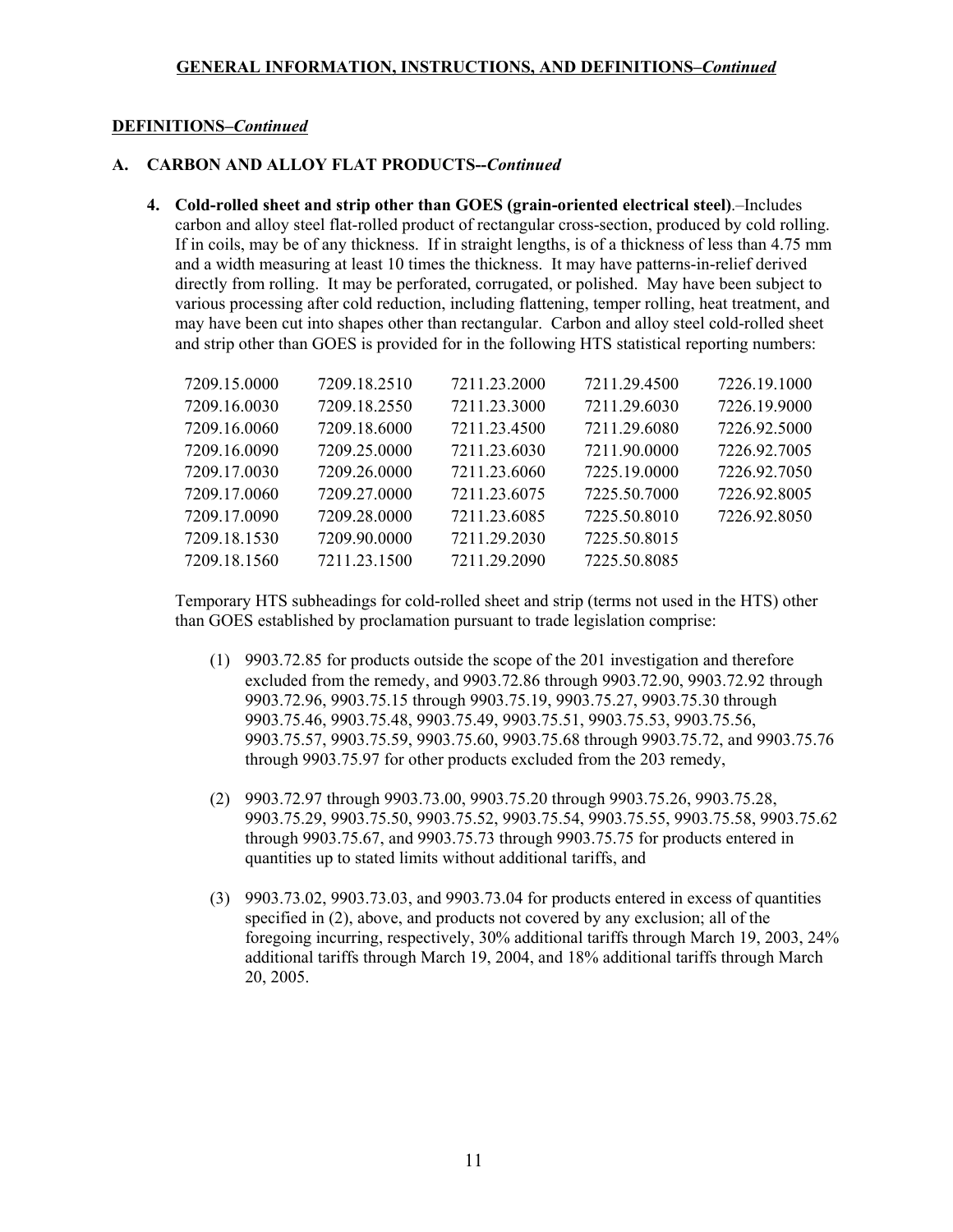## **DEFINITIONS–***Continued*

### **A. CARBON AND ALLOY FLAT PRODUCTS--***Continued*

**5. Corrosion-resistant and other coated sheet and strip**.–Flat-rolled products of carbon or alloy steel with a metallic or nonmetallic coating, other than tin or tin-free steel, and other than clad. Includes, galvanized, aluminized, zinc-aluminum alloy coated, galvannealed (heat-treated after coating), terns plate and terns coated sheets, painted, and coated with plastic. Carbon and alloy steel corrosion-resistant and other coated sheet and strip is provided for in the following HTS statistical reporting numbers:

| 7210 20 0000 | 7210.61.0000 | 7210 90 6000 | 7212 30 5000 | 7225 92 0000 |
|--------------|--------------|--------------|--------------|--------------|
| 7210.30.0030 | 7210.69.0000 | 7210.90.9000 | 7212 40 1000 | 7225 99 0010 |
| 7210.30.0060 | 7210 70 3000 | 7212-20-0000 | 7212.40.5000 | 7225.99.0090 |
| 7210.41.0000 | 7210 70 6030 | 7212.30.1030 | 7212 50 0000 | 7226.93.0000 |
| 7210 49 0030 | 7210 70 6060 | 7212.30.1090 | 7212 60 0000 | 7226.94.0000 |
| 7210.49.0090 | 7210 70 6090 | 7212.30.3000 | 7225.91.0000 | 7226.99.0000 |

Temporary HTS subheadings for corrosion-resistant and other coated sheet and strip (terms not used in the HTS) established by proclamation pursuant to trade legislation comprise:

- (1) 9903.73.07 and 9903.73.08 for products outside the scope of the 201 investigation and therefore excluded from the 203 remedy, and 9903.73.09 through 9903.73.14, 9903.76.00 through 9903.76.09, 9903.76.11 through 9903.76.13, 9903.76.17 through 9903.76.19, 9903.76.21 through 9903.76.25, 9903.79.60 through 9903.79.71, 9903.79.77, 9903.79.79, and 9903.79.80 for other products excluded from the 203 remedy,
- (2) 9903.76.10, 9903.76.14 through 9903.76.16, 9903.76.20, 9903.79.72 through 9903.79.76, and 9903.79.78 for products entered in quantities up to stated limits without additional tariffs, and
- (3) 9903.73.21, 9903.73.22, and 9903.73.23 for products entered in excess of quantities specified in (2), above, and products not covered by any exclusion; all of the foregoing incurring, respectively, 30% additional tariffs through March 19, 2003, 24% additional tariffs through March 19, 2004, and 18% additional tariffs through March 20, 2005.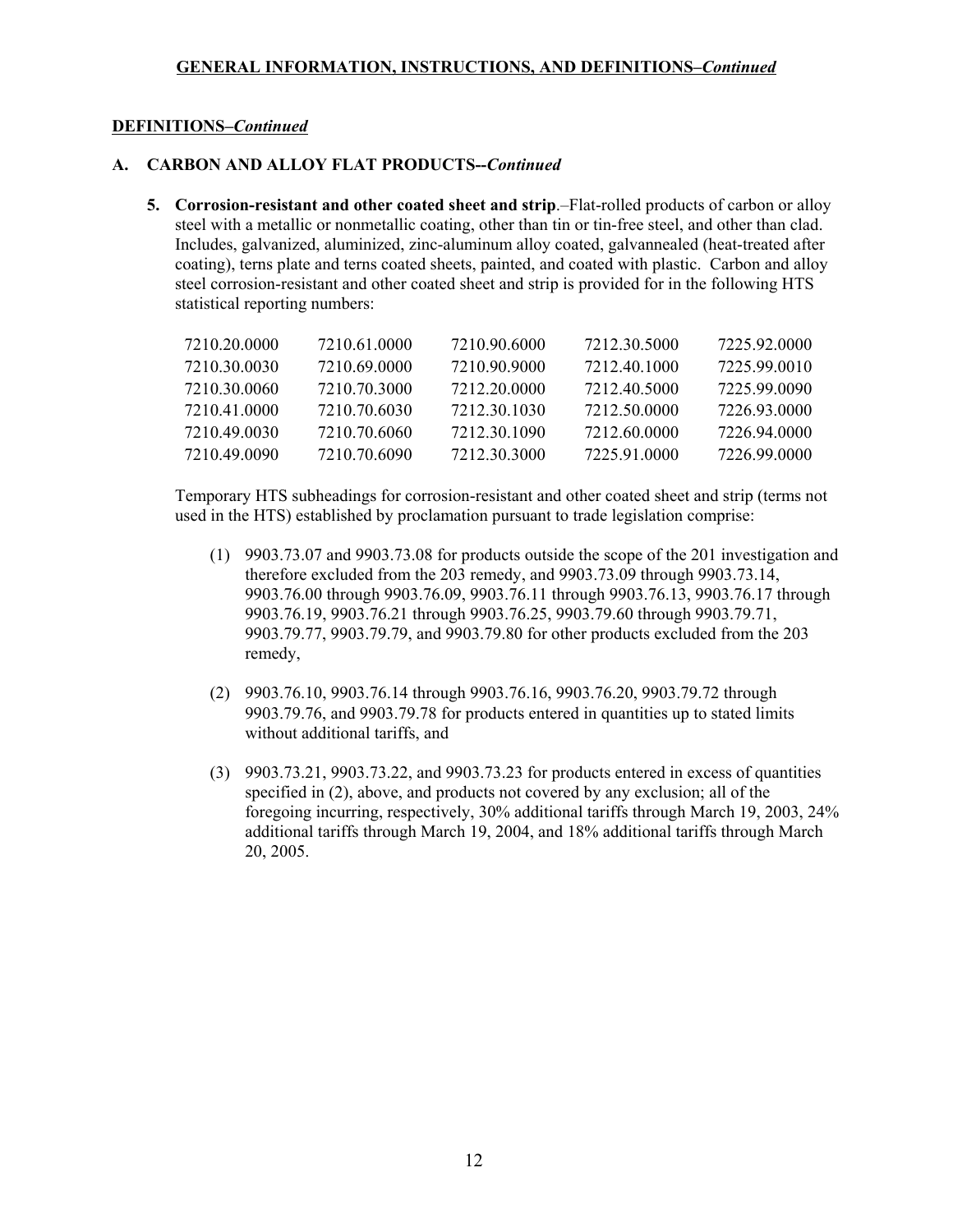# **DEFINITIONS–***Continued*

### **A. CARBON AND ALLOY FLAT PRODUCTS--***Continued*

**6. Tin mill products**.–Flat-rolled products of carbon or alloy steel, plated or coated with tin or with chromium oxides or with chromium and chromium oxides. May be either in coils or in straight lengths. Carbon and alloy steel tin mill products are provided for in the following HTS subheadings:

7210.11.00 7210.12.00 7210.50.00 7212.10.00

Temporary HTS subheadings for tin-mill products established by proclamation pursuant to trade legislation comprise:

- (1) 9903.73.26 for products outside the scope of the 201 investigation and therefore excluded from the 203 remedy, and 9903.73.27 through 9903.73.31, 9903.76.26 through 9903.76.28, 9903.76.30, 9903.76.31, 9903.76.35, 9903.76.37, and 9903.76.38 for other products excluded from the 203 remedy,
- (2) 9903.73.32, 9903.73.33, 9903.76.29, 9903.76.32 through 9903.76.34, 9903.76.36, 9903.76.39, and 9903.76.40 for products entered in quantities up to stated limits without additional tariffs, and
- (3) 9903.73.37, 9903.73.38, and 9903.73.39 for products entered in excess of quantities specified in (2), above, and products not covered by any exclusion; all of the foregoing incurring, respectively, 30% additional tariffs through March 19, 2003, 24% additional tariffs through March 19, 2004, and 18% additional tariffs through March 20, 2005.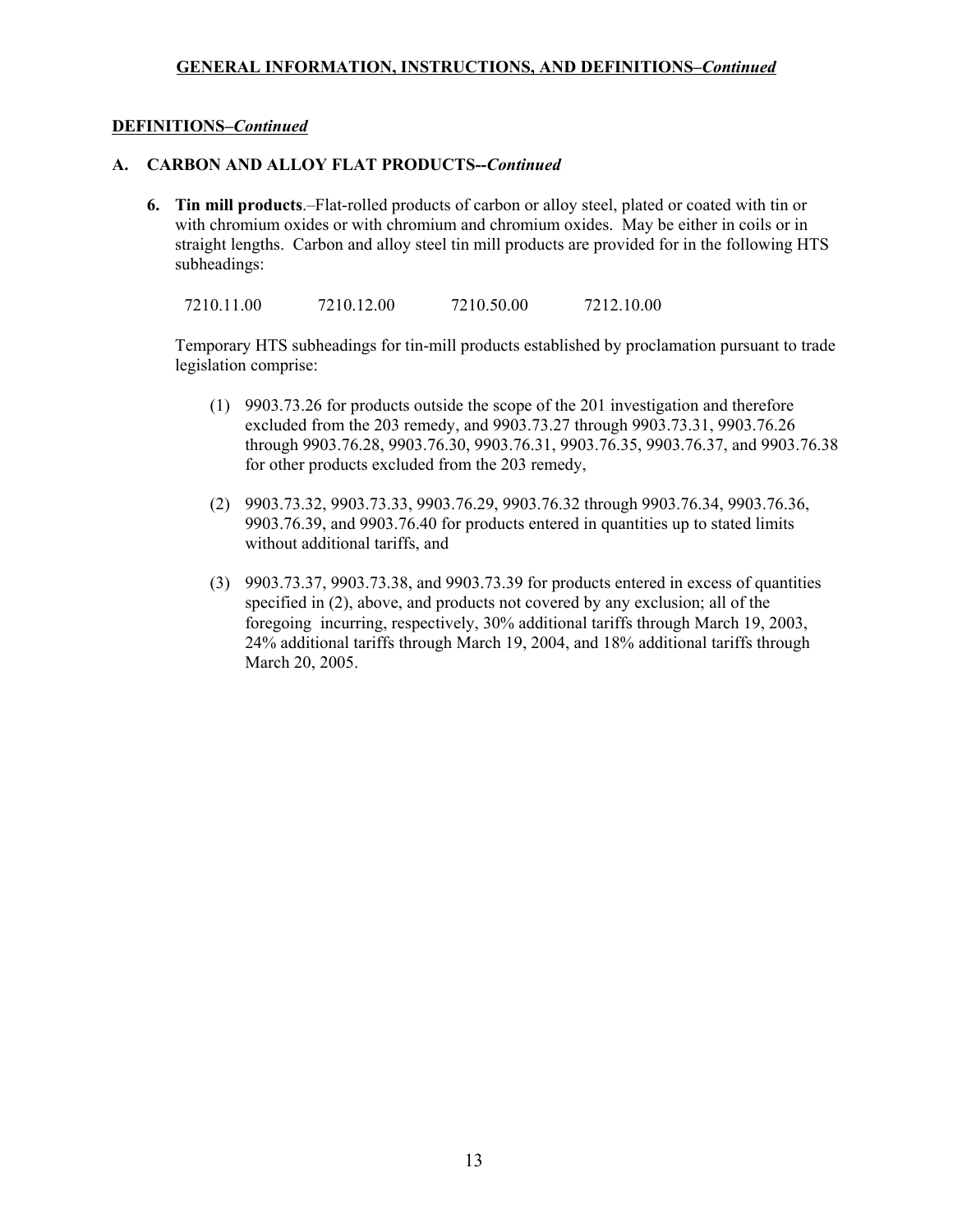#### **DEFINITIONS–***Continued*

#### **B. CARBON AND ALLOY LONG PRODUCTS**

**7. Hot-rolled bar and light shapes**.–Bars are products which have a solid cross-section in the shape of circles, segments of circles, ovals, rectangles (including squares), triangles, or other convex polygons (including "flattened circles" and "modified rectangles," of which two opposite sides are convex arcs, the other two sides being straight, of equal length, and parallel). Includes bars of a diameter of 19 mm or more in irregularly wound coils. Excludes carbon and alloy steel (including freemachining alloy steel) wire rod having a diameter of 5 mm or more but less than 19 mm. (These products are covered by section 203 relief on wire rod.) Includes free-machining carbon steel and high-nickel alloy steel bars and rods of any diameter. Includes angles, shapes, and sections (such as U, I, or H sections) not further worked than hot-rolled, hot-drawn, or extruded, with no linear dimension of 80 mm or greater when measured through a solid portion of the cross section. Includes hollow drill bars and rods of which the greatest external dimension of the cross-section exceeds 15 mm but does not exceed 52 mm, and of which the greatest internal dimension does not exceed one half of the greatest external dimension. Hollow bars and rods of iron or steel not conforming to this definition are included in pipe and tubing. Carbon and alloy steel hot-rolled bar and light shapes are provided for in the following HTS statistical reporting numbers:

| 7213.20.0000 | 7214.99.0030 | 7216.21.0000 | 7227.20.0090 | 7228.40.0000 |
|--------------|--------------|--------------|--------------|--------------|
| 7213.99.0060 | 7214.99.0045 | 7216.22.0000 | 7227.20.0095 | 7228.60.6000 |
| 7213.99.0090 | 7214.99.0060 | 7216.50.0000 | 7227.90.6005 | 7228.70.3020 |
| 7214.10.0000 | 7214.99.0075 | 7216.61.0000 | 7227.90.6051 | 7228.70.3040 |
| 7214.30.0000 | 7214.99.0090 | 7216.69.0000 | 7227.90.6058 | 7228.70.3060 |
| 7214.91.0015 | 7215.90.1000 | 7216.91.0000 | 7227.90.6059 | 7228.70.3080 |
| 7214.91.0060 | 7215.90.5000 | 7216.99.0000 | 7228.20.1000 | 7228.70.6000 |
| 7214.91.0090 | 7216.10.0010 | 7227.20.0000 | 7228.30.8005 | 7228.80.0000 |
| 7214.99.0015 | 7216.10.0050 | 7227.20.0010 | 7228.30.8050 |              |

### **Please note that hot-rolled bars of ball-bearing steel (HTS 7227.90.1030, 7227.90.2030, 7228.30.2000, and 7228.60.1030), which were included in this category in investigation TA-201- 73, were excluded from the remedy and are, therefore, NOT included in the hot-rolled bar and light shapes category for purposes of this investigation.**

Temporary HTS subheadings for hot rolled bar and light shapes established by proclamation pursuant to trade legislation comprise:

- (1) 9903.73.42 for products outside the scope of the 201 investigation and therefore excluded from the 203 remedy, and 9903.73.43 through 9903.73.46, 9903.76.52 through 9903.76.54, 9903.76.56 through 9903.76.66, 9903.76.69 through 9903.76.74, 9903.76.76 through 9903.76.78, 9903.76.80 through 9903.76.85, 9903.80.40 through 9903.80.63, 9903.80.71, 9903.80.73 through 9903.80.81, 9903.80.83, and 9903.80.84 for other products excluded from the 203 remedy,
- (2) 9903.76.51, 9903.76.55, 9903.76.67, 9903.76.68, 9903.76.75, 9903.76.79, 9903.80.64 through 9903.80.70, 9903.80.72, and 9903.80.82 for products entered in quantities up to stated limits without additional tariffs, and
- (3) 9903.73.50, 9903.73.51, and 9903.73.52 for products entered in excess of quantities specified in (2), above, and products not covered by any exclusion; all of the foregoing incurring, respectively, 30% additional tariffs through March 19, 2003, 24% additional tariffs through March 19, 2004, and 18% additional tariffs through March 20, 2005.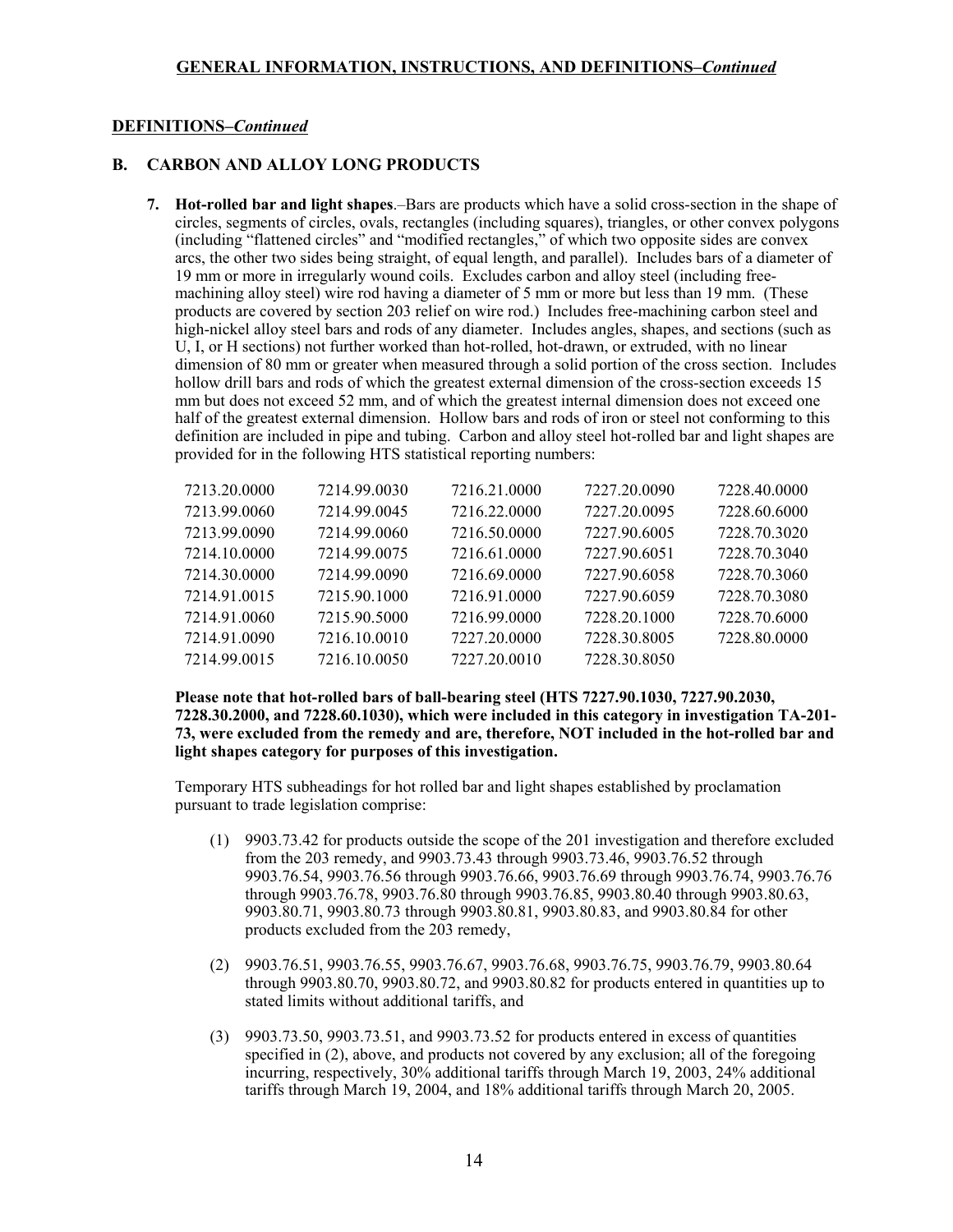### **DEFINITIONS–***Continued*

# **B. CARBON AND ALLOY LONG PRODUCTS--***Continued*

**8. Cold-finished bar**.–Bars, as defined by shape above, not in coils, which have been subjected to a cold-finishing operation such as cold rolling, cold drawing, grinding, or polishing. Carbon and alloy steel cold-finished bars are provided for in the following HTS statistical reporting numbers:

| 7215.10.0000 | 7215.50.0060 | 7215.90.3000 | 7228.50.5005 | 7228.60.8000 |
|--------------|--------------|--------------|--------------|--------------|
| 7215.50.0015 | 7215.50.0090 | 7228.20.5000 | 7228.50.5050 |              |

**Please note that cold-finished bars of ball-bearing steel (HTS 7228.50.1010), which were included in this category in investigation TA-201-73, were excluded from the remedy and are, therefore, NOT included in the cold-finished bar category for purposes of this investigation.**

Temporary HTS subheadings for cold-finished bar established by proclamation pursuant to trade legislation comprise:

- (1) 9903.76.87 through 9903.76.93, 9903.76.95 through 9903.77.27, 9903.77.29, 9903.81.00 through 9903.81.03, 9903.81.05 through 9903.81.09, and 9903.81.13 for products excluded from the 203 remedy,
- (2) 9903.76.86, 9903.76.94, 9903.77.28, 9903.81.04, and 9903.81.10 through 9903.81.12 for products entered in quantities up to stated limits without additional tariffs, and
- (3) 9903.73.60, 9903.73.61, and 9903.73.62 for products entered in excess of quantities specified in (2), above, and products not covered by any exclusion; all of the foregoing incurring, respectively, 30% additional tariffs through March 19, 2003, 24% additional tariffs through March 19, 2004, and 18% additional tariffs through March 20, 2005.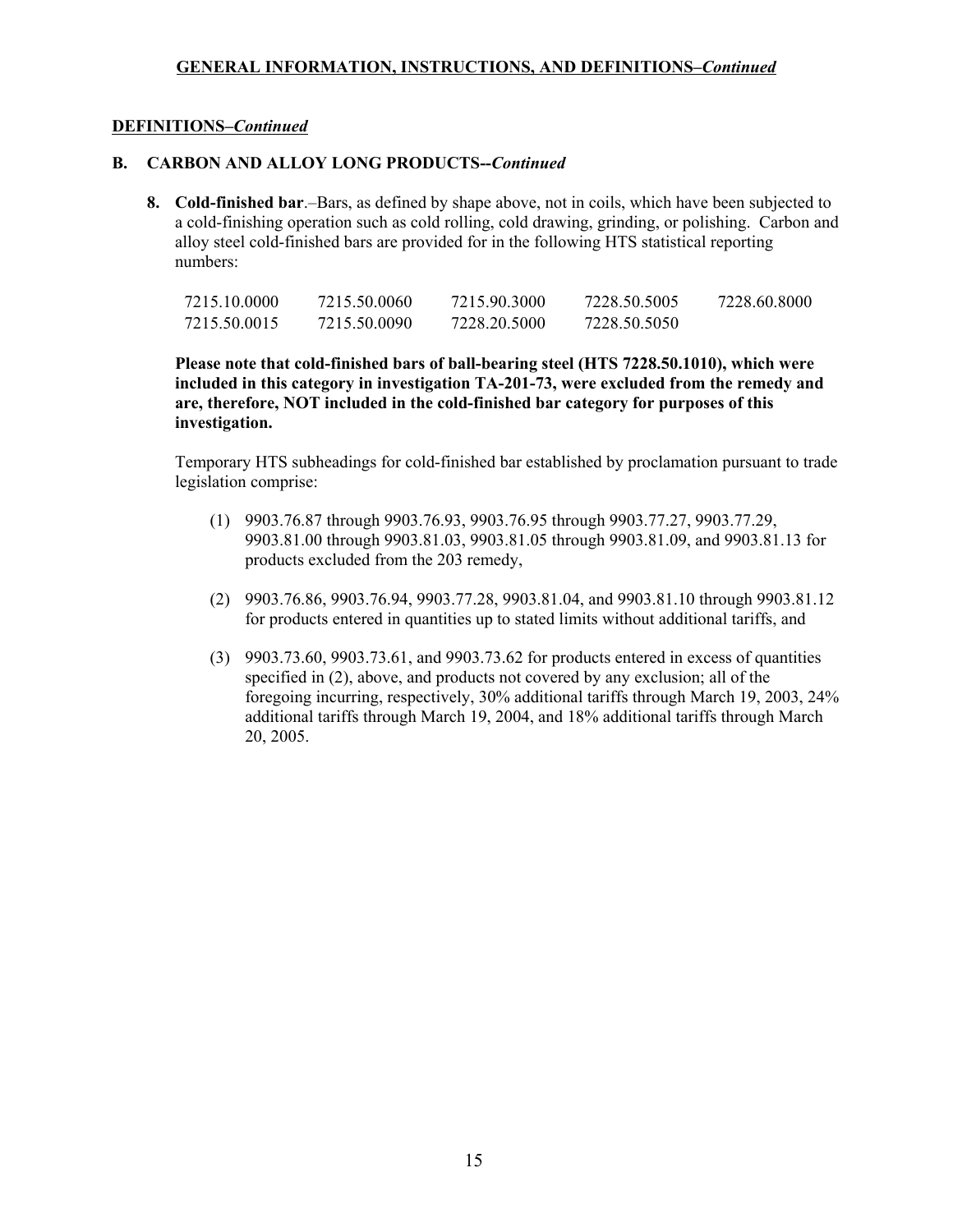# **DEFINITIONS–***Continued*

# **B. CARBON AND ALLOY LONG PRODUCTS--***Continued*

**9. Rebar**.–Hot-rolled products which have a solid cross-section as described for bars above, and which contains indentations, ribs, grooves, or other deformations produced during the rolling process or twisted after rolling, for the purpose of improving the bond with concrete. Carbon and alloy steel rebar is provided for in the following HTS subheadings:

7213.10.00 7214.20.00

Temporary HTS subheadings for rebar (a term not used in the HTS) established by proclamation pursuant to trade legislation comprise:

- (1) 9903.73.70 through 9903.81.73 for products excluded from the 203 remedy, and
- (2) 9903.73.69, 9903.73.70, and 9903.73.71 for products not excluded from relief and incurring, respectively, 15% additional tariffs through March 19, 2003, 12% additional tariffs through March 19, 2004, and 9% additional tariffs through March 20, 2005.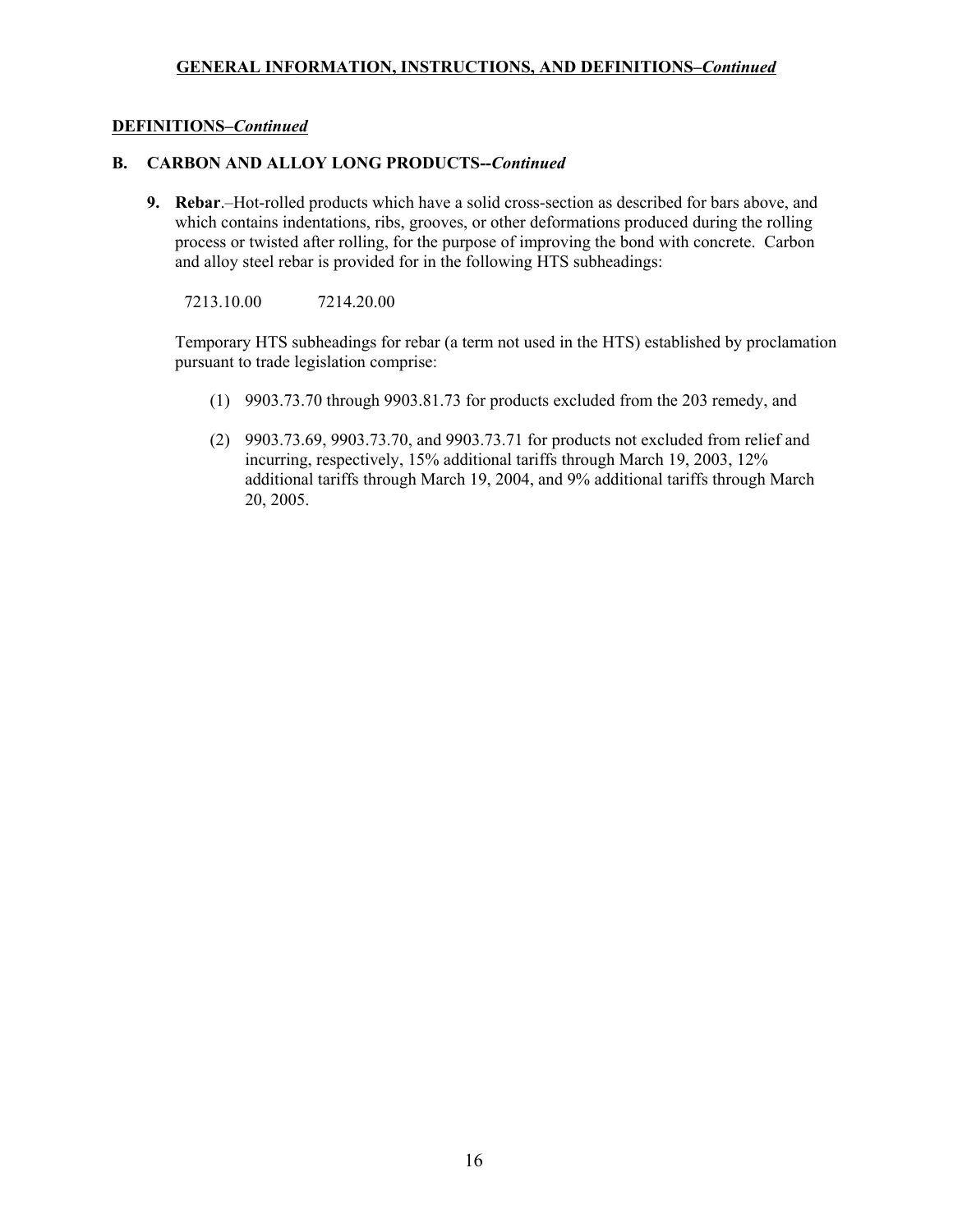### **DEFINITIONS–***Continued*

### **C. CARBON AND ALLOY TUBULAR PRODUCTS AND FITTINGS**

**10. Welded tubular products other than OCTG**.–Tubular products that are produced by bending flat-rolled steel products to form the hollow product with overlapping or abutting seams. Most such products are fastened along the seam by welding, although clipping, riveting, and forging are also used to fasten a seam. The seam produced by the fastening method may run either longitudinally or spirally along the length of the product. Excludes OCTG and carbon quality steel welded line pipe of an outside diameter that does not exceed 406.7 mm (the latter product is covered by section 203 relief on line pipe). Carbon and alloy steel welded tubular products other than OCTG are provided for in the following HTS statistical reporting numbers:

| 7305.11.1030 | 7305.19.5000 | 7306.30.1000 | 7306.30.5055 | 7306.50.5070 |
|--------------|--------------|--------------|--------------|--------------|
| 7305.11.1060 | 7305.31.2000 | 7306.30.5010 | 7306.30.5085 | 7306.60.1000 |
| 7305.11.5000 | 7305.31.4000 | 7306.30.5015 | 7306.30.5090 | 7306.60.3000 |
| 7305.12.1030 | 7305.31.6000 | 7306.30.5020 | 7306.50.1000 | 7306.60.5000 |
| 7305.12.1060 | 7305.39.1000 | 7306.30.5025 | 7306.50.3000 | 7306.60.7060 |
| 7305.12.5000 | 7305.39.5000 | 7306.30.5032 | 7306.50.5010 | 7306.90.1000 |
| 7305.19.1030 | 7305.90.1000 | 7306.30.5035 | 7306.50.5030 | 7306.90.5000 |
| 7305.19.1060 | 7305.90.5000 | 7306.30.5040 | 7306.50.5050 |              |

Temporary HTS subheadings for welded tubular products other than OCTG established by proclamation pursuant to trade legislation comprise:

- (1) 9903.73.74 and 9903.73.75 for products outside the scope of the 201 investigation and therefore excluded from the 203 remedy, and 9903.73.77, 9903.73.78, 9903.77.30, 9903.77.31, 9903.77.33 through 9903.77.35, 9903.77.37, 9903.77.38, 9903.77.40 through 9903.77.42, and 9903.82.90 through 9903.82.98 for other products excluded from the 203 remedy,
- (2) 9903.77.32, 9903.77.36, 9903.77.39, 9903.82.99, and 9903.83.00 for products entered in quantities up to stated limits without additional tariffs, and
- (3) 9903.73.84, 9903.73.85, and 9903.73.86 for products entered in excess of quantities specified in (2), above, and products not covered by any exclusion; all of the foregoing incurring, respectively, 15% additional tariffs through March 19, 2003, 12% additional tariffs through March 19, 2004, and 9% additional tariffs through March 20, 2005.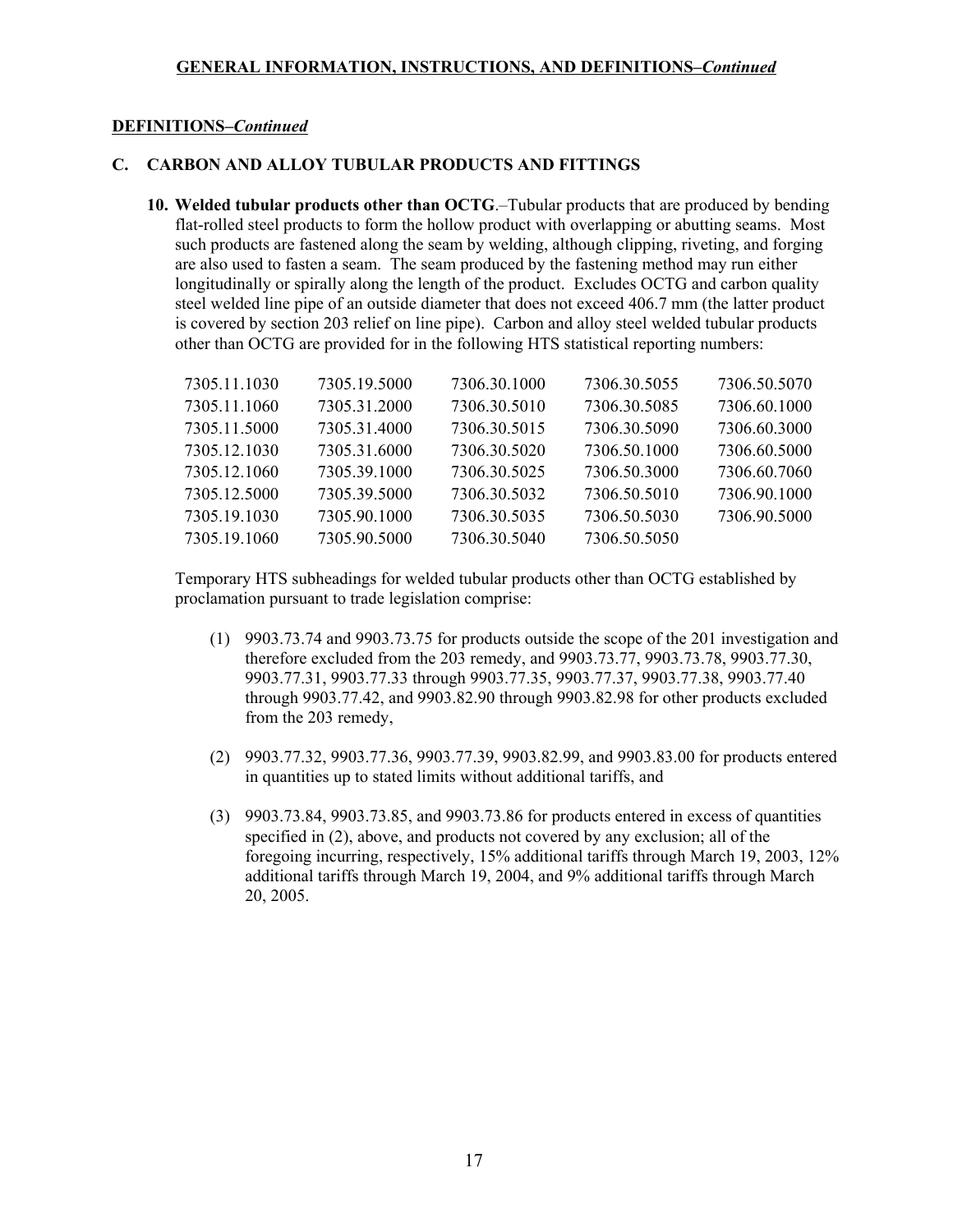## **DEFINITIONS–***Continued*

### **C. CARBON AND ALLOY TUBULAR PRODUCTS AND FITTINGS--***Continued*

**11. Flanges and fittings**.–Includes fittings of carbon or alloy steel, mainly used for connecting the bores of two pipes or tubes together, or for connecting a pipe or tube to some other apparatus, or for closing the tube aperture. Does not include valves, or articles used for installing pipes and tubes but which do not form an integral part of the bore (e.g., hangers, stays, and similar supports, clamping or tightening bands, or collars (hose clips) used for clamping flexible tubing or hose to rigid piping, taps, connecting pieces, etc.) Carbon and alloy steel flanges and fittings are provided for in the following HTS statistical reporting numbers:

| 7307 91 5010 | 7307.91.5070 | 7307 92 9000 | 7307 93 9030 | 7307 99 5045 |
|--------------|--------------|--------------|--------------|--------------|
| 7307 91 5030 | 7307 92 3010 | 7307.93.3000 | 7307 93 9060 | 7307 99 5060 |
| 7307 91 5050 | 7307 92 3030 | 7307.93.6000 | 7307 99 5015 |              |

Temporary HTS subheadings for flanges and fittings established by proclamation pursuant to trade legislation comprise:

- (1) 9903.77.51 for products excluded from the 203 remedy,
- (2) 9903.77.50 for products entered in quantities up to a stated limit without additional tariffs, and
- (3) 9903.73.93, 9903.73.94, and 9903.73.95 for products entered in excess of quantities specified in (2), above, and products not covered by any exclusion; all of the foregoing incurring, respectively, 13% additional tariffs through March 19, 2003, 10% additional tariffs through March 19, 2004, and 7% additional tariffs through March 20, 2005.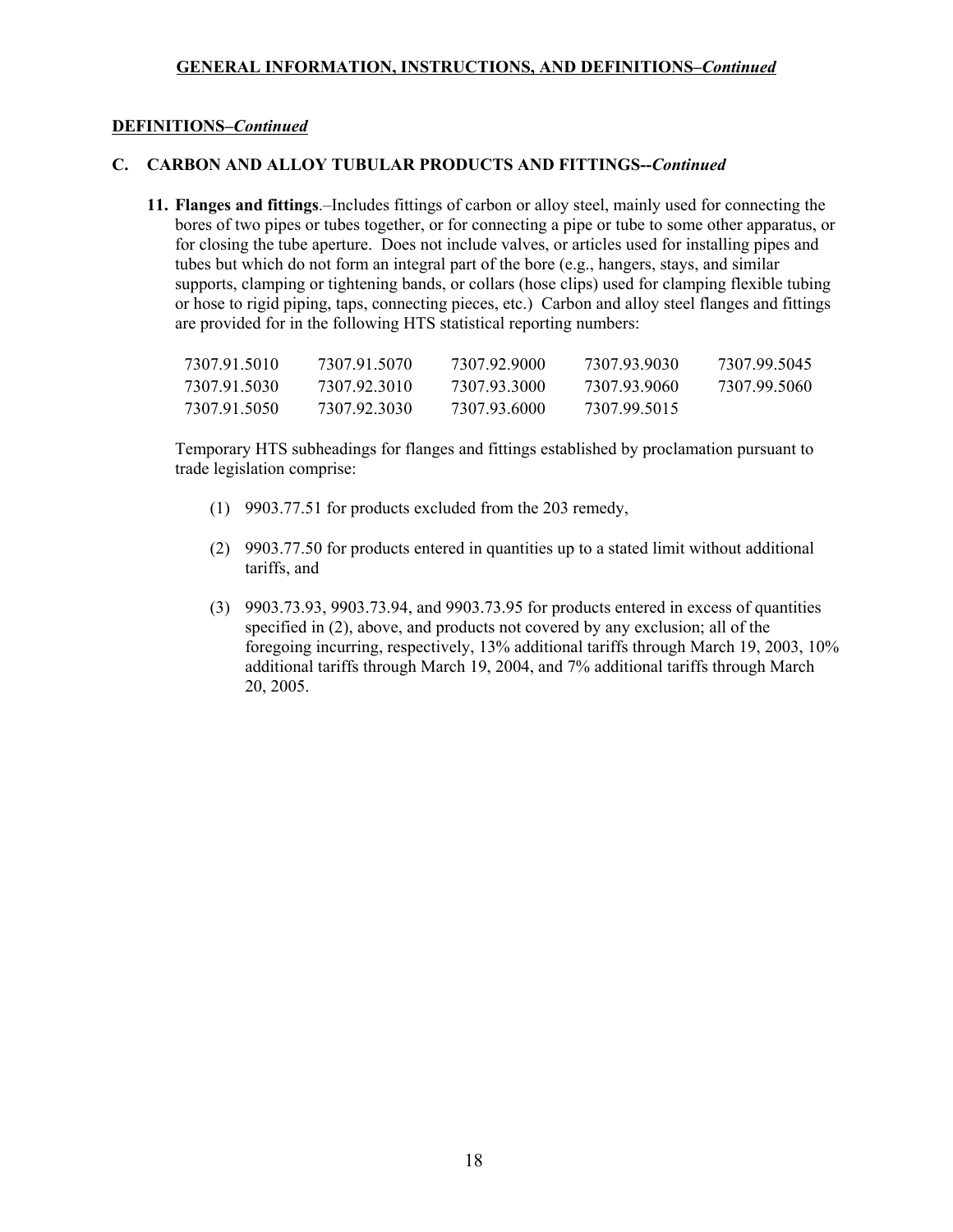### **DEFINITIONS–***Continued*

# **D. STAINLESS STEEL PRODUCTS**

**12. Bar and light shapes**.–Includes bars and rods not in irregularly wound coils; also includes hotrolled bars and rods in irregularly wound coils of circular cross section with a diameter of 19 mm or more. (Bars are products which have a solid cross-section in the shape of circles, segments of circles, ovals, rectangles (including squares), triangles or other convex polygons (including "flattened circles" and "modified rectangles," of which two opposite sides are convex arcs, the other two sides being straight, of equal length, and parallel)). Also includes angles, shapes, and sections (such as U, I, or H sections) with no linear dimension of 80 mm or greater when measured through a solid portion of the cross section, not further worked than hot-rolled, hot-drawn, or extruded. Stainless steel bar and light shapes are provided for in the following HTS subheadings:

| 7221 00 0045 | 7222 19 0050 | 7222.30.0000 | 7222 40 3045 | 7222 40 3085 |
|--------------|--------------|--------------|--------------|--------------|
| 7222 11 0005 | 7222.20.0005 | 7222.40.3020 | 7222.40.3060 | 7222 40 6000 |
| 7222 11 0050 | 7222.20.0045 | 7222.40.3025 | 7222.40.3065 |              |
| 7222 19 0005 | 7222.20.0075 | 7222 40 3040 | 7222.40.3080 |              |

Temporary HTS subheadings for stainless steel bar and light shapes established by proclamation pursuant to trade legislation comprise:

- (1) 9903.73.97 for products outside the scope of the 201 investigation and therefore excluded from the 203 remedy, and 9903.73.98, 9903.77.62 through 9903.77.67, 9903.77.70, 9903.77.72, 9903.77.75, 9903.77.77, 9903.77.79 through 9903.77.84, 9903.82.10, 9903.82.11, and 9903.82.13 through 9903.82.15 for other products excluded from the 203 remedy,
- (2) 9903.77.61, 9903.77.68, 9903.77.69, 9903.77.73, 9903.77.74, 9903.77.76, 9903.77.78, 9903.82.12, 9903.82.16, and 9903.82.17 for products entered in quantities up to stated limits without additional tariffs, and
- (3) 9903.74.04, 9903.74.05, and 9903.74.06 for products entered in excess of quantities specified in (2), above, and products not covered by any exclusion; all of the foregoing incurring, respectively, 15% additional tariffs through March 19, 2003, 12% additional tariffs through March 19, 2004, and 9% additional tariffs through March 20, 2005.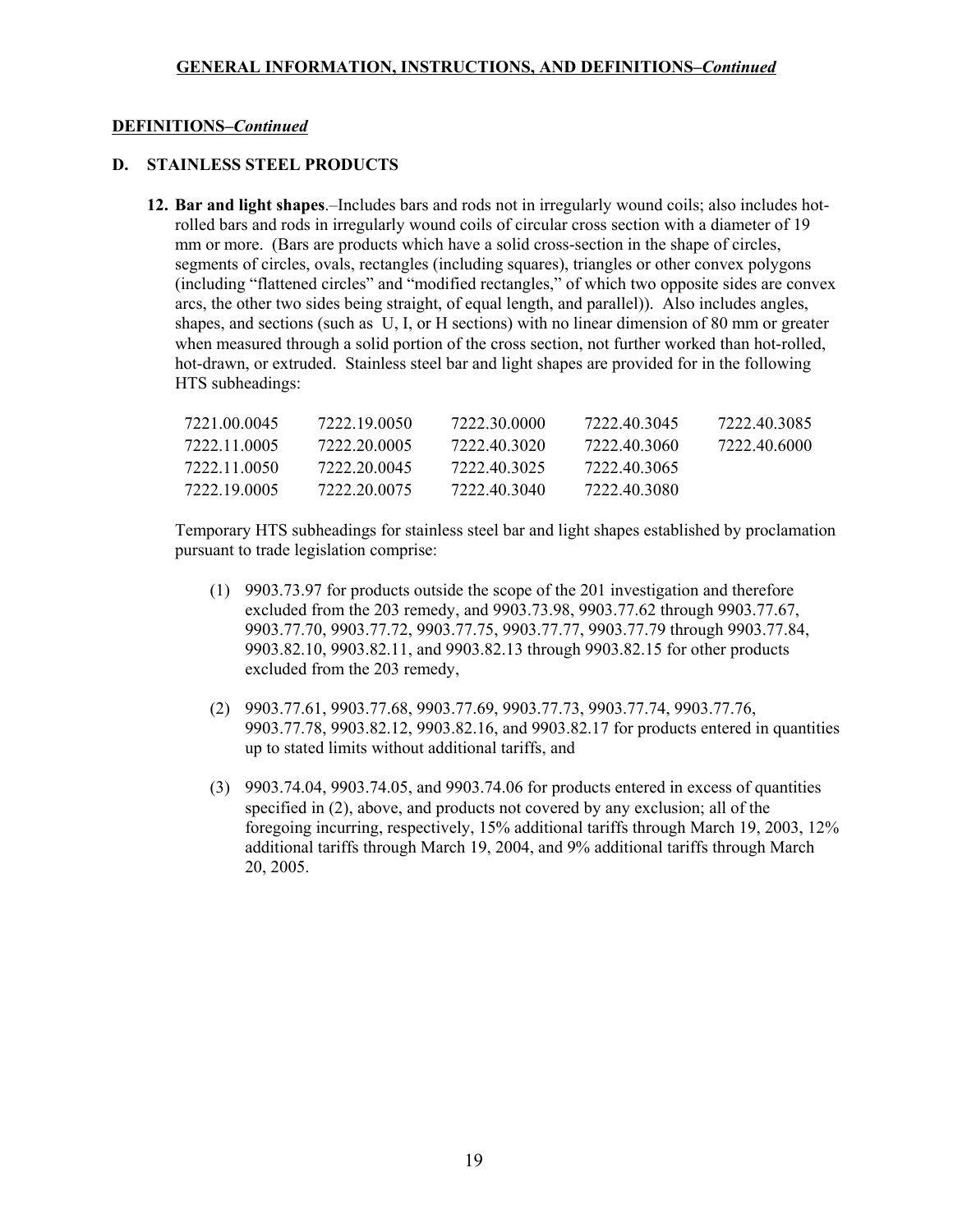### **DEFINITIONS–***Continued*

### **D. STAINLESS STEEL PRODUCTS--***Continued*

**13. Rod**.–Stainless steel of solid cross-section in irregularly wound coils. If of circular crosssection, having a diameter of less than 19 mm. If of alloy containing 24 percent or more of nickel, by weight, or of a shape other than circular, may be of any size. Stainless steel rod is provided for in the following HTS statistical reporting numbers:

7221.00.0005 7221.00.0015 7221.00.0030 7221.00.0075

Temporary HTS subheadings for stainless steel rod established by proclamation pursuant to trade legislation comprise:

- (1) 9903.74.08 for products outside the scope of the 201 investigation and therefore excluded from the 203 remedy, and 9903.74.09 and 9903.77.85 for other products excluded from the 203 remedy,
- (2) 9903.77.86 through 9903.77.89 for products entered in quantities up to stated limits without additional tariffs, and
- (3) 9903.74.14, 9903.74.15, and 9903.74.16 for products entered in excess of quantities specified in (2), above, and products not covered by any exclusion; all of the foregoing incurring, respectively, 15% additional tariffs through March 19, 2003, 12% additional tariffs through March 19, 2004, and 9% additional tariffs through March 20, 2005.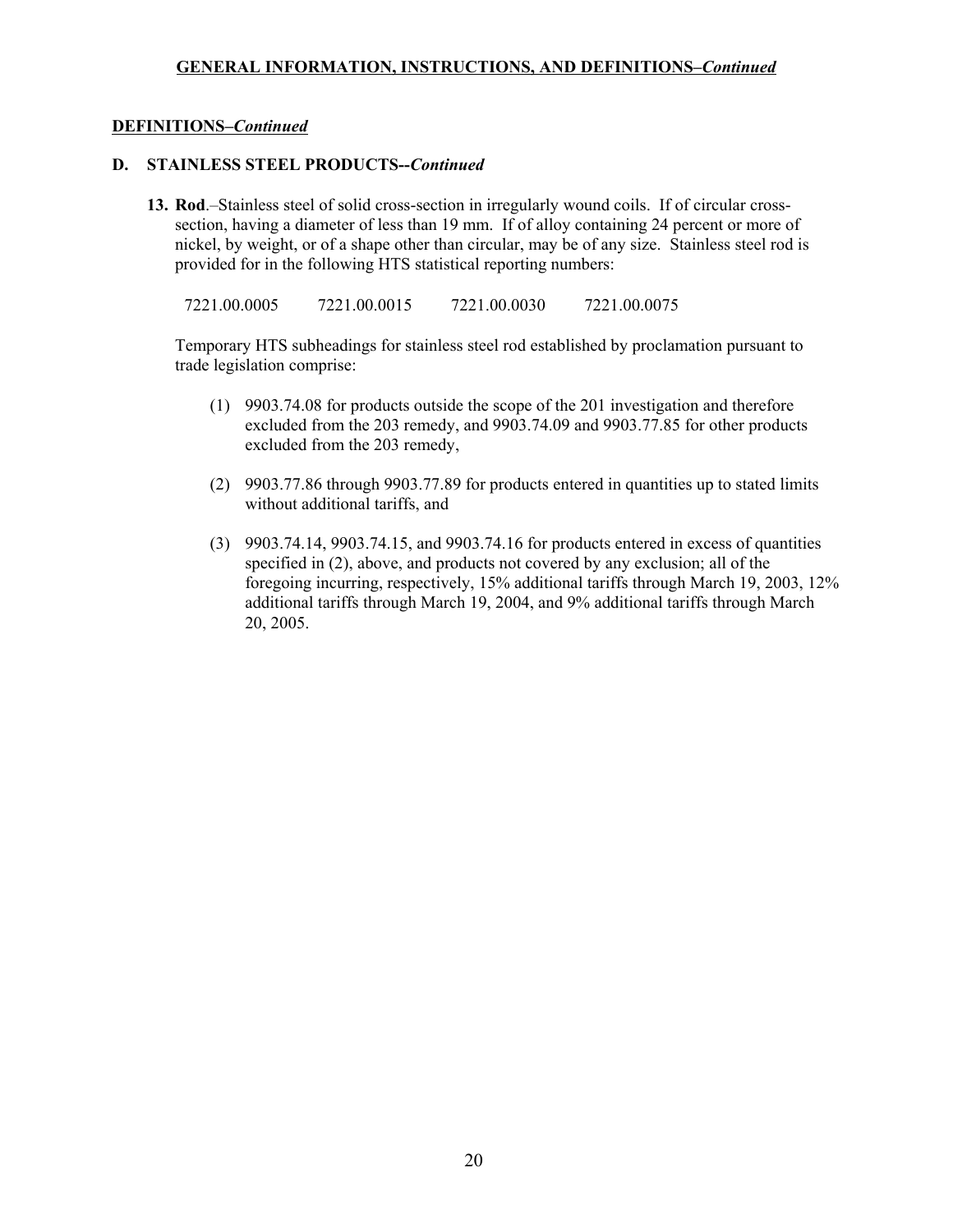### **DEFINITIONS–***Continued*

### **D. STAINLESS STEEL PRODUCTS--***Continued*

**14. Wire**.–Cold-formed products in coils, of any uniform solid cross-section along their whole length, which do not conform to the definition of flat-rolled products. Stainless steel wire is provided for in the following HTS statistical reporting numbers:

| 7223.00.1015 | 7223.00.1045 | 7223.00.1075 | 7223.00.5000 | 7223.00.9000 |
|--------------|--------------|--------------|--------------|--------------|
| 7223.00.1030 | 7223.00.1060 |              |              |              |

Temporary HTS subheadings for stainless steel wire established by proclamation pursuant to trade legislation comprise:

- (1) 9903.78.10 through 9903.78.16 for products excluded from the 203 remedy, and
- (2) 9903.74.22, 9903.74.23, and 9903.74.24 for products not excluded from relief and incurring, respectively, 8% additional tariffs through March 19, 2003, 7% additional tariffs through March 19, 2004, and 6% additional tariffs through March 20, 2005.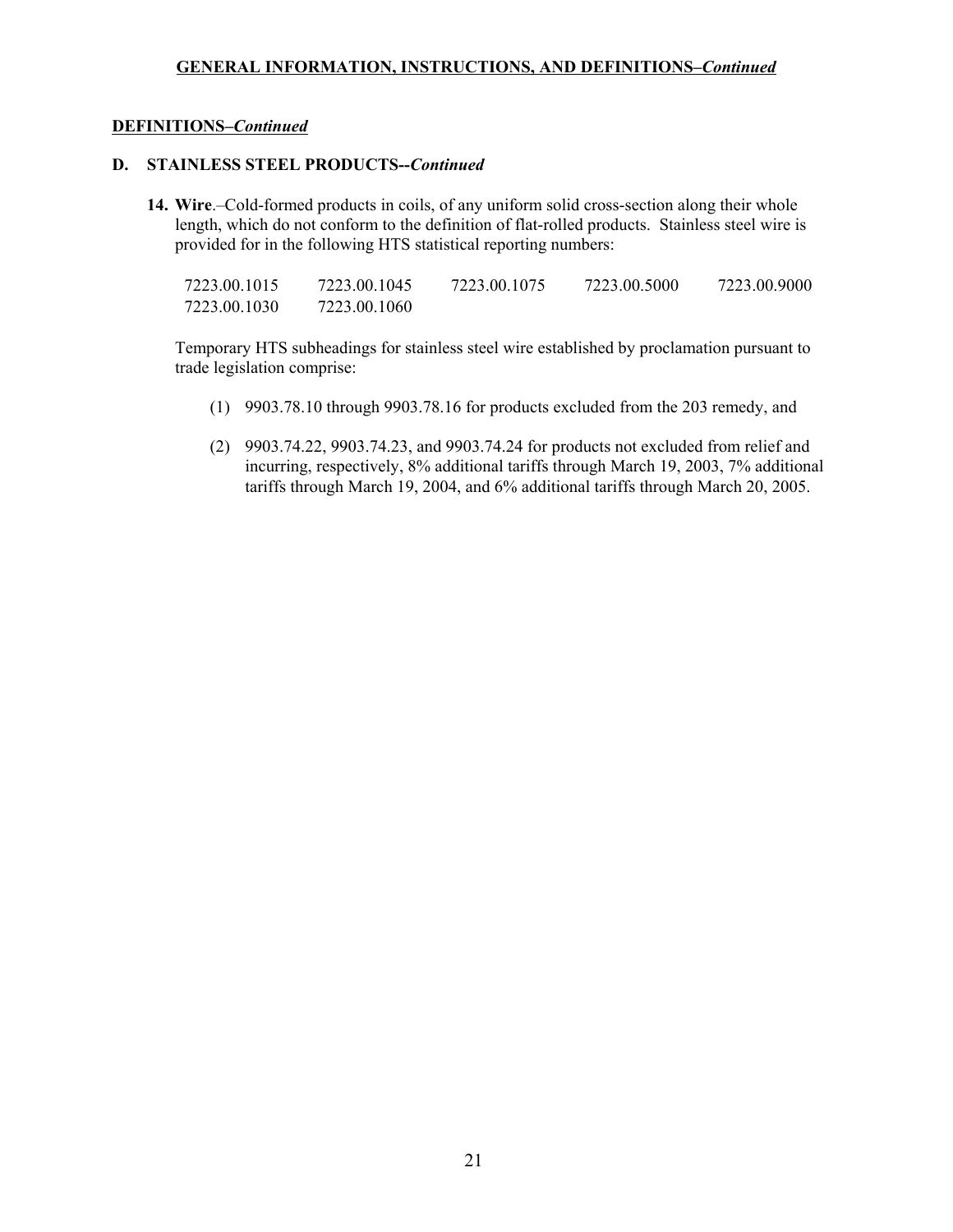## **DEFINITIONS–***Continued*

*Firm*.–An individual proprietorship, partnership, joint venture, association, corporation (including any subsidiary corporation), business trust, cooperative, trustee in bankruptcy, or receiver under decree of any court.

*Related firm.*–A firm that your firm solely or jointly owned, managed, or otherwise controlled; a firm that solely or jointly owned, managed, or otherwise controlled your firm; and/or a firm that was solely or jointly owned, managed, or otherwise controlled by a firm that also solely or jointly owned, managed, or otherwise controlled your firm.

*Establishment*.–Each facility of a firm in the United States involved in the production, importation, and/or purchase of steel products (as listed and defined above), including auxiliary facilities operated in conjunction with (whether or not physically separate from) such facilities.

*United States*.–For purposes of this investigation, the 50 States, Puerto Rico, the U.S. Virgin Islands, and the District of Columbia.

*Importer*.–Any person or firm engaged, either directly or through a parent company or subsidiary, in importing steel products (as listed and defined above) into the United States from a foreign manufacturer or through its selling agent.

*Imports*.–Those products identified for Customs purposes as imports for consumption for which your firm was the importer of record (i.e., was responsible for paying any import duty) or consignee (i.e., to which the merchandise was first delivered).

*Import quantities*.–Quantities reported should be net of returns.

*Import values*.–Values reported should be landed, duty-paid values at the U.S. port of entry, including ocean freight and insurance costs, brokerage charges, and import duties (i.e., all charges except inland freight in the United States).

*Purchaser*.–Any person or firm engaged, either directly or through a parent company or subsidiary, in purchasing steel products (as listed and defined above) from another firm that produces, imports, or otherwise distributes steel products.

*Purchases*.–Purchases from all sources, NOT including direct imports from foreign producers (which should be reported in the importer questionnaire).

*Purchase quantities*.–Quantities reported should be net of returns.

*Purchase values*.–Values reported should be net values (i.e., gross purchase values less all discounts, allowances, rebates, and the value of returned goods), delivered to your U.S. receiving point.

*Shipments*.–Shipments of products produced in or imported by your U.S. establishment(s). Include shipments to the contracting firm of product produced by your firm under a toll agreement.

*Shipment quantities*.–Quantities reported should be net of returns.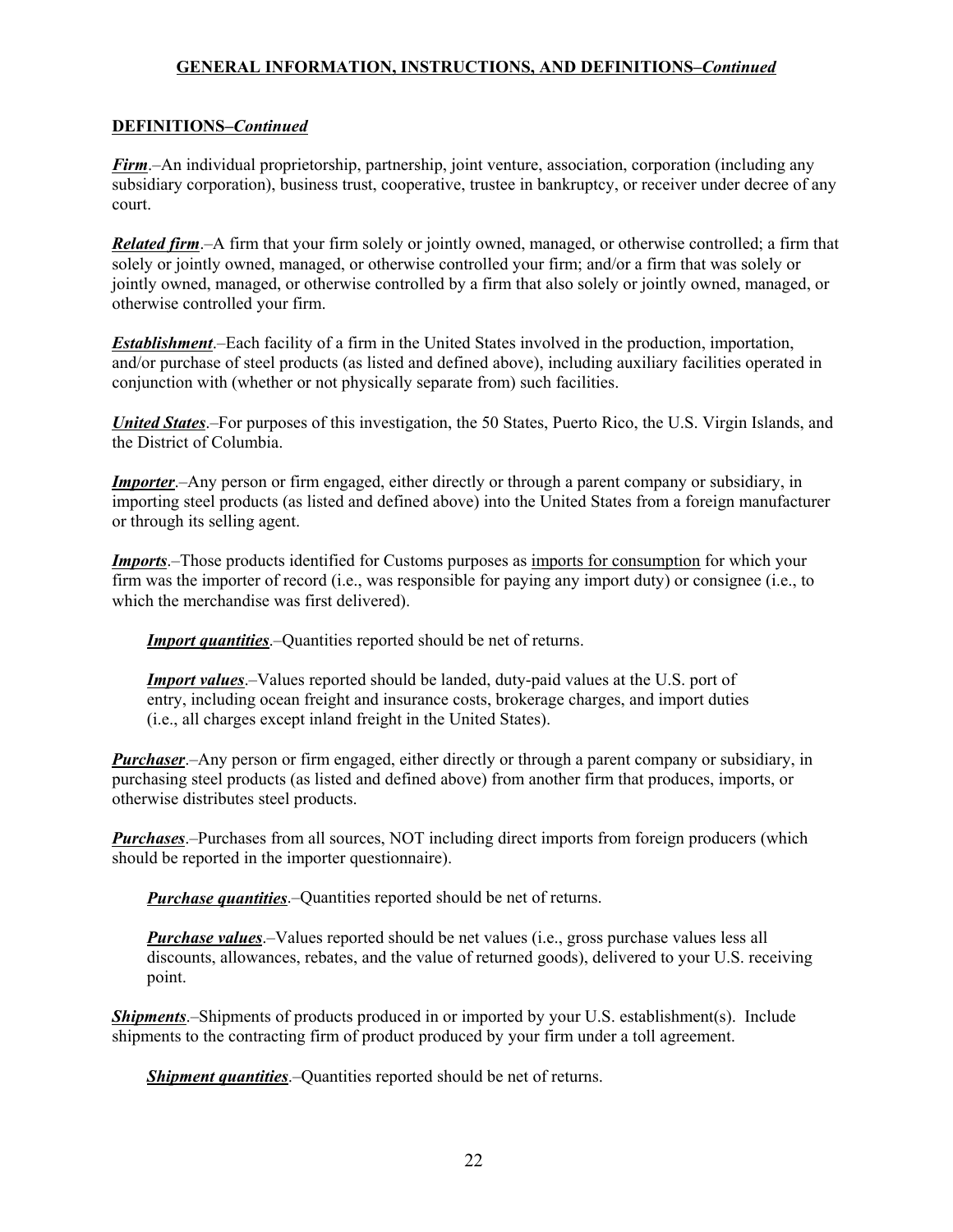# **DEFINITIONS–***Continued*

*Shipment values*.–Values reported should be net values (i.e., gross sales values less all discounts, allowances, rebates, prepaid freight, and the value of returned goods), f.o.b. your U.S. producing establishment(s) (for PRODUCER QUESTIONNAIRES) or U.S. point of shipment (for IMPORTER QUESTIONNAIRES). The value of domestic shipments to the contracting firm under a toll agreement is the conversion fee (including profit).

# *Types of shipments*:

*U.S. shipments*.–Commercial shipments and company transfers within the United States.

*Commercial shipments*.–Shipments, other than company transfers, within the United States.

*Company transfers*.–Shipments made to related domestic firms, including product consumed internally by your firm.

*Export shipments*.–Shipments to destinations outside the United States, including shipments to related firms.

*Inventories*.–Finished goods inventory, not raw materials or work-in-progress.

# **The following definitions apply only to the PRODUCER QUESTIONNAIRE.**

*Average production capability*.–The level of production that your establishment(s) could reasonably have expected to attain during the specified periods. Assume normal operating conditions (i.e., using equipment and machinery in place and ready to operate; normal operating levels (hours per week/weeks per year) and time for downtime, maintenance, repair, and cleanup; and a typical or representative product mix).

*Toll agreement*.–Agreement between two firms whereby the first firm furnishes the raw materials and the second firm uses the raw materials to produce a product that it then returns to the first firm with a charge for processing costs, overhead, etc.

*Production*.–All production in your U.S. establishment(s), including production consumed internally within your firm and production for another firm under a toll agreement.

*Processing*.–For purposes of this questionnaire, the term "processing" is used interchangeably with the word "production."

*PRWs*.–Production and related workers, including working supervisors and all nonsupervisory workers (including group leaders and trainees) engaged in fabricating, processing, assembling, inspecting, receiving, storage, handling, packing, warehousing, shipping, trucking, hauling, maintenance, repair, janitorial and guard services, product development, auxiliary production for plant's own use (e.g., power plant), recordkeeping, and other services closely associated with the above production operations.

*Average number employed*.–Add the number of employees, both full-time and part-time, for the 12 pay periods ending closest to the 15th of the month and divide that total by 12.